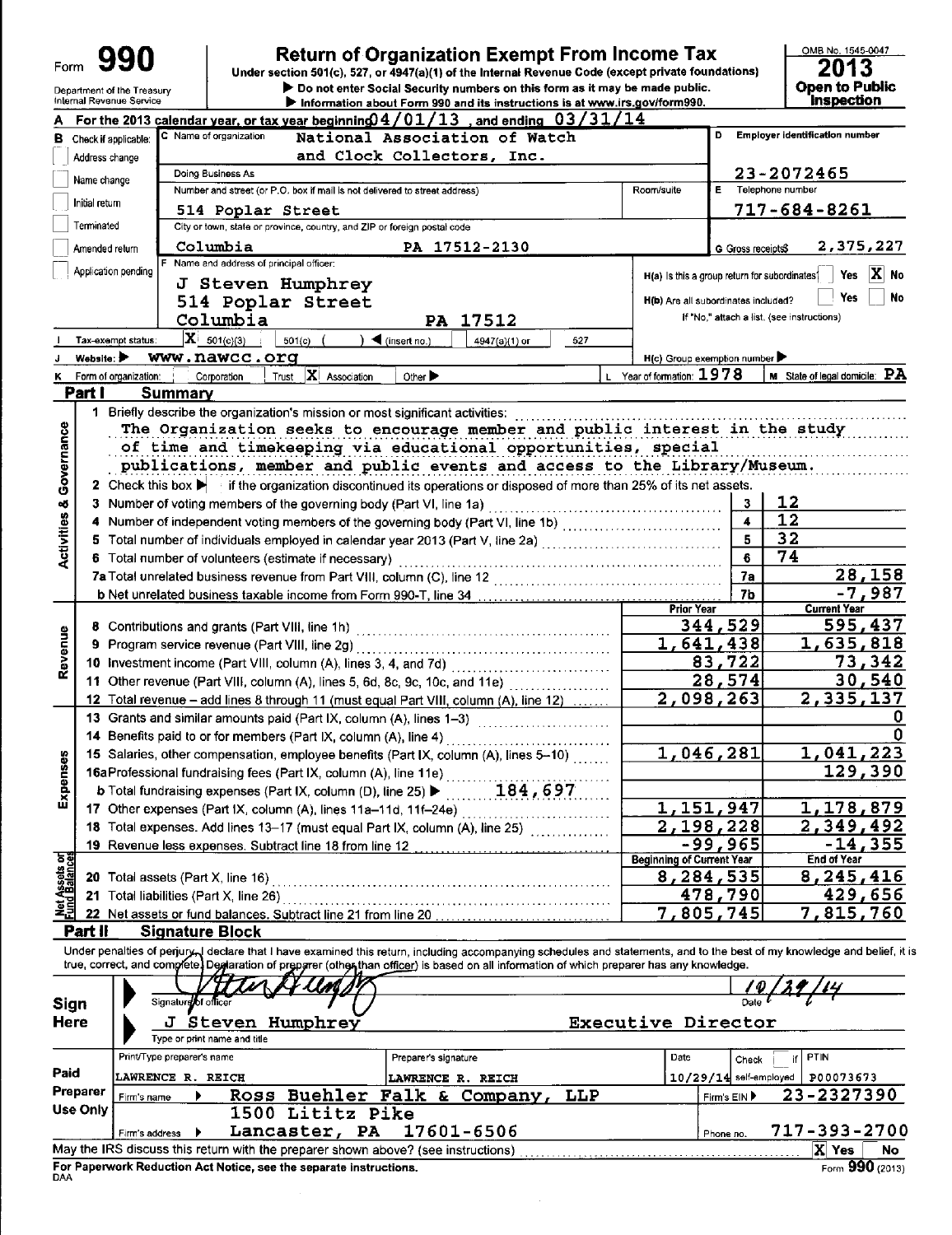|                           |                                                      | Form 990 (2013) National Association of Watch                                                                                                                                                                                                                                                                                                                                                      | 23-2072465  | Page 2                     |
|---------------------------|------------------------------------------------------|----------------------------------------------------------------------------------------------------------------------------------------------------------------------------------------------------------------------------------------------------------------------------------------------------------------------------------------------------------------------------------------------------|-------------|----------------------------|
| Part III                  |                                                      | <b>Statement of Program Service Accomplishments</b><br>Check if Schedule O contains a response or note to any line in this Part III                                                                                                                                                                                                                                                                |             |                            |
|                           | 1 Briefly describe the organization's mission:       |                                                                                                                                                                                                                                                                                                                                                                                                    |             |                            |
|                           |                                                      | The Organization seeks to encourage member and public interest in the study<br>of time and timekeeping via educational opportunities, special<br>publications, member and public events and access to the Library/Museum.                                                                                                                                                                          |             |                            |
| prior Form 990 or 990-EZ? |                                                      | 2 Did the organization undertake any significant program services during the year which were not listed on the                                                                                                                                                                                                                                                                                     |             | Yes $\overline{X}$ No      |
|                           | If "Yes," describe these new services on Schedule O. | Did the organization cease conducting, or make significant changes in how it conducts, any program                                                                                                                                                                                                                                                                                                 |             | Yes $\overline{X}$ No      |
|                           | If "Yes," describe these changes on Schedule O.      | Describe the organization's program service accomplishments for each of its three largest program services, as measured by                                                                                                                                                                                                                                                                         |             |                            |
|                           |                                                      | expenses. Section 501(c)(3) and 501(c)(4) organizations are required to report the amount of grants and allocations to others,<br>the total expenses, and revenue, if any, for each program service reported.                                                                                                                                                                                      |             |                            |
| 4a (Code:                 | ) (Expenses \$                                       | $1,428,967$ including grants of \$<br>The Organization seeks to enhance the education of the historical and<br>scientific importance of clocks and watches to the general public and its<br>15,166 members through publications and programs, including a museum<br>and library, as well as the availability to study the construction and<br>repair of clocks and watches at educational programs |             | 1,638,200<br>) (Revenue \$ |
|                           |                                                      |                                                                                                                                                                                                                                                                                                                                                                                                    |             |                            |
|                           |                                                      |                                                                                                                                                                                                                                                                                                                                                                                                    |             |                            |
|                           |                                                      |                                                                                                                                                                                                                                                                                                                                                                                                    |             |                            |
|                           |                                                      |                                                                                                                                                                                                                                                                                                                                                                                                    |             |                            |
|                           |                                                      |                                                                                                                                                                                                                                                                                                                                                                                                    |             |                            |
|                           |                                                      |                                                                                                                                                                                                                                                                                                                                                                                                    |             |                            |
|                           |                                                      |                                                                                                                                                                                                                                                                                                                                                                                                    |             |                            |
|                           |                                                      |                                                                                                                                                                                                                                                                                                                                                                                                    |             |                            |
|                           |                                                      |                                                                                                                                                                                                                                                                                                                                                                                                    |             |                            |
|                           |                                                      |                                                                                                                                                                                                                                                                                                                                                                                                    |             |                            |
|                           |                                                      |                                                                                                                                                                                                                                                                                                                                                                                                    |             |                            |
|                           |                                                      |                                                                                                                                                                                                                                                                                                                                                                                                    |             |                            |
|                           |                                                      |                                                                                                                                                                                                                                                                                                                                                                                                    |             |                            |
|                           |                                                      |                                                                                                                                                                                                                                                                                                                                                                                                    |             |                            |
|                           |                                                      |                                                                                                                                                                                                                                                                                                                                                                                                    |             |                            |
|                           |                                                      |                                                                                                                                                                                                                                                                                                                                                                                                    |             |                            |
|                           |                                                      |                                                                                                                                                                                                                                                                                                                                                                                                    |             |                            |
|                           |                                                      |                                                                                                                                                                                                                                                                                                                                                                                                    |             |                            |
|                           | ) (Expenses \$                                       | including grants of\$                                                                                                                                                                                                                                                                                                                                                                              |             | ) (Revenue \$              |
|                           |                                                      |                                                                                                                                                                                                                                                                                                                                                                                                    |             |                            |
|                           |                                                      |                                                                                                                                                                                                                                                                                                                                                                                                    |             |                            |
|                           |                                                      |                                                                                                                                                                                                                                                                                                                                                                                                    |             |                            |
|                           |                                                      |                                                                                                                                                                                                                                                                                                                                                                                                    |             |                            |
|                           |                                                      |                                                                                                                                                                                                                                                                                                                                                                                                    |             |                            |
|                           |                                                      |                                                                                                                                                                                                                                                                                                                                                                                                    |             |                            |
|                           |                                                      |                                                                                                                                                                                                                                                                                                                                                                                                    |             |                            |
|                           |                                                      |                                                                                                                                                                                                                                                                                                                                                                                                    |             |                            |
|                           |                                                      |                                                                                                                                                                                                                                                                                                                                                                                                    |             |                            |
|                           |                                                      |                                                                                                                                                                                                                                                                                                                                                                                                    |             |                            |
|                           |                                                      |                                                                                                                                                                                                                                                                                                                                                                                                    |             |                            |
| 4c (Code:<br>(Expenses \$ | 4d Other program services. (Describe in Schedule O.) | including grants of\$                                                                                                                                                                                                                                                                                                                                                                              | (Revenue \$ |                            |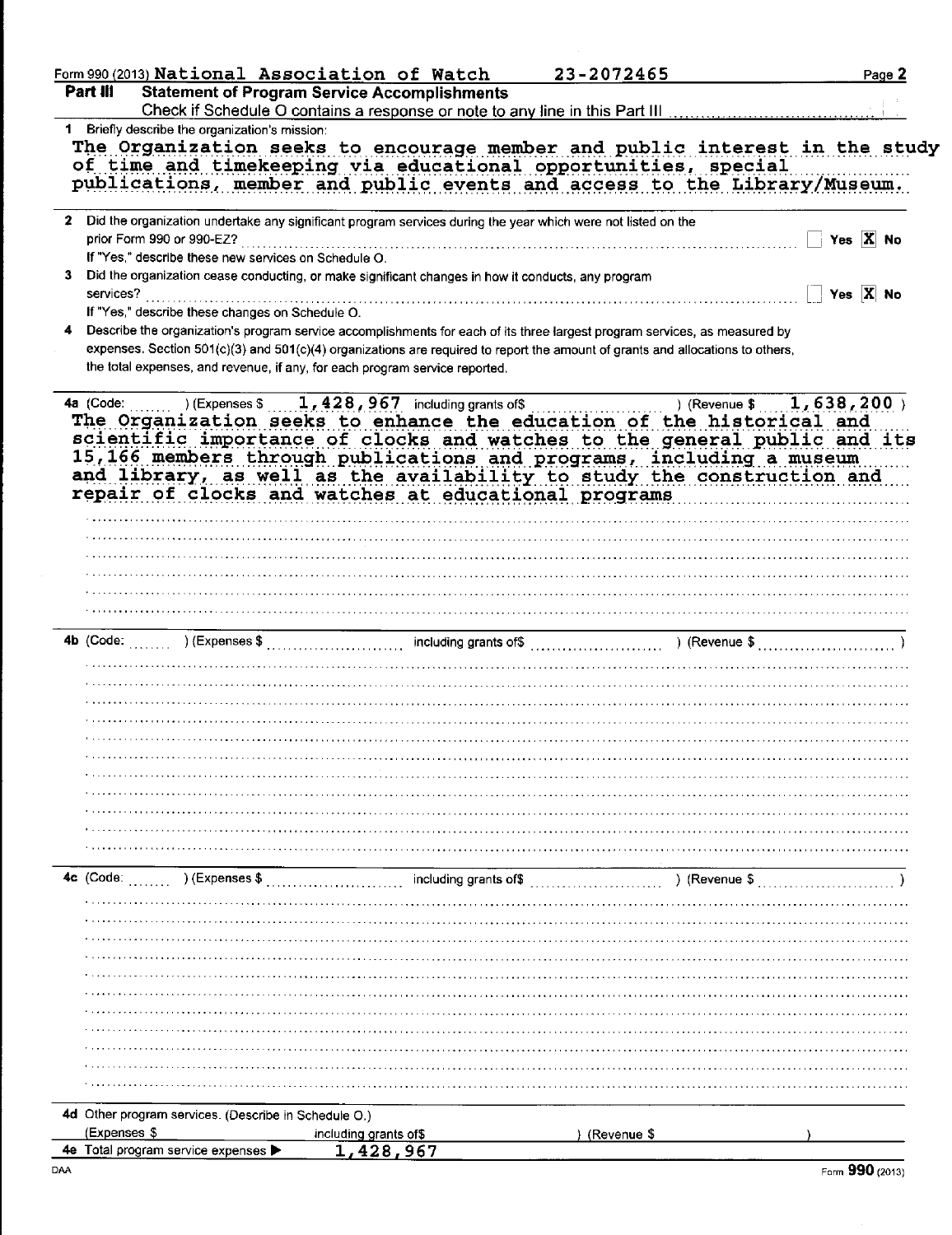#### Form 990 (2013) National Association of Watch 23-2072465 t of Required Schedules

|        |                                                                                                                            |                         |             | Yes No                     |
|--------|----------------------------------------------------------------------------------------------------------------------------|-------------------------|-------------|----------------------------|
| 1      | Is the organization described in section 501(c)(3) or 4947(a)(1) (other than a private foundation)? If "Yes,"              |                         |             |                            |
|        | complete Schedule A                                                                                                        | 1                       | x           |                            |
| 2      | Is the organization required to complete Schedule B, Schedule of Contributors (see instructions)?                          | $\overline{\mathbf{c}}$ | $\mathbf x$ |                            |
| 3      | Did the organization engage in direct or indirect political campaign activities on behalf of or in opposition to           |                         |             |                            |
|        | candidates for public office? If "Yes," complete Schedule C, Part I                                                        | 3                       |             | X                          |
| 4      | Section 501(c)(3) organizations. Did the organization engage in lobbying activities, or have a section 501(h)              |                         |             |                            |
|        | election in effect during the tax year? If "Yes," complete Schedule C, Part II                                             | 4                       |             | X                          |
| 5.     | Is the organization a section $501(c)(4)$ , $501(c)(5)$ , or $501(c)(6)$ organization that receives membership dues,       |                         |             |                            |
|        | assessments, or similar amounts as defined in Revenue Procedure 98-19? If "Yes," complete Schedule C,                      |                         |             |                            |
|        | Part III<br>. <i>.</i> <b>. . .</b>                                                                                        | 5                       |             | X                          |
| 6.     | Did the organization maintain any donor advised funds or any similar funds or accounts for which donors                    |                         |             |                            |
|        | have the right to provide advice on the distribution or investment of amounts in such funds or accounts? If                |                         |             |                            |
|        | "Yes," complete Schedule D, Part I                                                                                         | 6                       |             | X                          |
| 7      | Did the organization receive or hold a conservation easement, including easements to preserve open space,                  |                         |             |                            |
|        | the environment, historic land areas, or historic structures? If "Yes," complete Schedule D, Part II                       | 7                       |             | X.                         |
| 8      | Did the organization maintain collections of works of art, historical treasures, or other similar assets? If "Yes,"        |                         |             |                            |
|        | complete Schedule D, Part III                                                                                              | 8                       | $\mathbf x$ |                            |
| 9      | Did the organization report an amount in Part X, line 21, for escrow or custodial account liability; serve as a            |                         |             |                            |
|        | custodian for amounts not listed in Part X; or provide credit counseling, debt management, credit repair, or               |                         |             |                            |
|        | debt negotiation services? If "Yes," complete Schedule D, Part IV                                                          | 9                       |             | X                          |
| 10     | Did the organization, directly or through a related organization, hold assets in temporarily restricted                    |                         |             |                            |
|        | endowments, permanent endowments, or quasi-endowments? If "Yes," complete Schedule D, Part V                               | 10                      | x           |                            |
| 11     | If the organization's answer to any of the following questions is "Yes," then complete Schedule D, Parts VI,               |                         |             |                            |
|        | VII, VIII, IX, or X as applicable.                                                                                         |                         |             |                            |
|        | Did the organization report an amount for land, buildings, and equipment in Part X, line 10? If "Yes,"                     |                         |             |                            |
|        | complete Schedule D, Part VI                                                                                               | 11a                     | X           |                            |
|        | b Did the organization report an amount for investments—other securities in Part X, line 12 that is 5% or more             |                         |             |                            |
|        | of its total assets reported in Part X, line 16? If "Yes," complete Schedule D, Part VII                                   | 11b                     |             | X.                         |
| c      | Did the organization report an amount for investments-program related in Part X, line 13 that is 5% or more                |                         |             |                            |
|        | of its total assets reported in Part X, line 16? If "Yes," complete Schedule D, Part VIII                                  | 11c                     |             | X.                         |
| d      | Did the organization report an amount for other assets in Part X, line 15 that is 5% or more of its total assets           |                         |             |                            |
|        | reported in Part X, line 16? If "Yes," complete Schedule D, Part IX                                                        | 11d                     |             | $\mathbf{x}$               |
| ٠<br>f | Did the organization report an amount for other liabilities in Part X, line 25? If "Yes," complete Schedule D, Part X      | 11e                     | X           |                            |
|        | Did the organization's separate or consolidated financial statements for the tax year include a footnote that addresses    |                         |             |                            |
|        | the organization's liability for uncertain tax positions under FIN 48 (ASC 740)? If "Yes," complete Schedule D, Part X     | 11f                     |             | $\mathbf{x}$               |
|        | 12a Did the organization obtain separate, independent audited financial statements for the tax year? If "Yes," complete    |                         |             |                            |
|        | Schedule D, Parts XI and XII.                                                                                              | 12a                     | X           |                            |
|        | Was the organization included in consolidated, independent audited financial statements for the tax year? If "Yes," and if |                         |             |                            |
| 13     |                                                                                                                            | 12 <sub>b</sub>         |             | $\mathbf x$<br>$\mathbf X$ |
| 14a    | Did the organization maintain an office, employees, or agents outside of the United States?                                | 13                      |             | X                          |
| b      | Did the organization have aggregate revenues or expenses of more than \$10,000 from grantmaking,                           | 14a                     |             |                            |
|        | fundraising, business, investment, and program service activities outside the United States, or aggregate                  |                         |             |                            |
|        | foreign investments valued at \$100,000 or more? If "Yes," complete Schedule F, Parts I and IV [[[[[[[[[[[[[[[[            |                         |             | $\mathbf{x}$               |
| 15     | Did the organization report on Part IX, column (A), line 3, more than \$5,000 of grants or other assistance to or          | 14b                     |             |                            |
|        | for any foreign organization? If "Yes," complete Schedule F, Parts II and IV                                               |                         |             | X.                         |
| 16     | Did the organization report on Part IX, column (A), line 3, more than \$5,000 of aggregate grants or other                 | 15                      |             |                            |
|        | assistance to or for foreign individuals? If "Yes," complete Schedule F, Parts III and IV                                  |                         |             | X                          |
| 17     | Did the organization report a total of more than \$15,000 of expenses for professional fundraising services on             | 16                      |             |                            |
|        |                                                                                                                            | 17                      | X           |                            |
| 18     | Did the organization report more than \$15,000 total of fundraising event gross income and contributions on                |                         |             |                            |
|        | Part VIII, lines 1c and 8a? If "Yes," complete Schedule G, Part II                                                         | 18                      |             | X.                         |
| 19     | Did the organization report more than \$15,000 of gross income from gaming activities on Part VIII, line 9a?               |                         |             |                            |
|        | If "Yes," complete Schedule G, Part III                                                                                    | 19                      |             | <u>x</u>                   |
| 20a    |                                                                                                                            | 20a                     |             | x                          |
| b      | If "Yes" to line 20a, did the organization attach a copy of its audited financial statements to this return?               | 20 <sub>b</sub>         |             |                            |
|        |                                                                                                                            |                         |             |                            |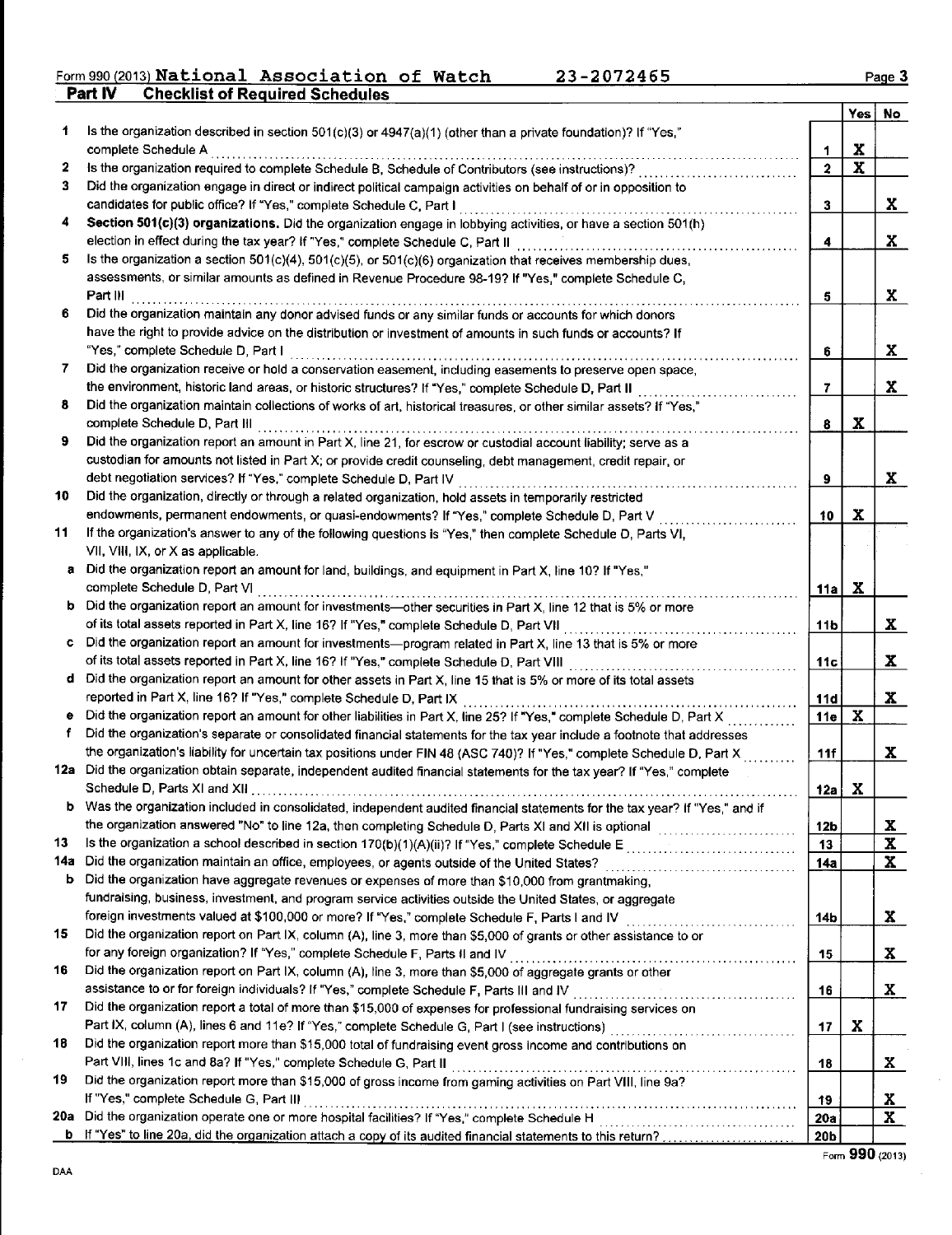| 21  | Did the organization report more than \$5,000 of grants or other assistance to any domestic organization or               |                 | Yes         | No                      |
|-----|---------------------------------------------------------------------------------------------------------------------------|-----------------|-------------|-------------------------|
|     | government on Part IX, column (A), line 1? If "Yes," complete Schedule I, Parts I and II                                  | 21              |             | X                       |
| 22  | Did the organization report more than \$5,000 of grants or other assistance to individuals in the United States           |                 |             |                         |
|     | on Part IX, column (A), line 2? If "Yes," complete Schedule I, Parts I and III [[[[[[[[[[[[[[[[[[[[[[[[[[[[[[             | 22              |             | X                       |
| 23  | Did the organization answer "Yes" to Part VII, Section A, line 3, 4, or 5 about compensation of the                       |                 |             |                         |
|     | organization's current and former officers, directors, trustees, key employees, and highest compensated                   |                 |             |                         |
|     | employees? If "Yes," complete Schedule J                                                                                  | 23              |             | $\mathbf{x}$            |
|     | 24a Did the organization have a tax-exempt bond issue with an outstanding principal amount of more than                   |                 |             |                         |
|     | \$100,000 as of the last day of the year, that was issued after December 31, 2002? If "Yes," answer lines 24b             |                 |             |                         |
|     | through 24d and complete Schedule K. If "No," go to line 25a                                                              | 24a             |             | X                       |
| b   | Did the organization invest any proceeds of tax-exempt bonds beyond a temporary period exception?                         | 24b             |             |                         |
|     | Did the organization maintain an escrow account other than a refunding escrow at any time during the year                 |                 |             |                         |
|     | to defease any tax-exempt bonds?                                                                                          | 24c             |             |                         |
| d   | Did the organization act as an "on behalf of" issuer for bonds outstanding at any time during the year?                   | <b>24d</b>      |             |                         |
| 25а | Section 501(c)(3) and 501(c)(4) organizations. Did the organization engage in an excess benefit transaction               |                 |             |                         |
|     | with a disqualified person during the year? If "Yes," complete Schedule L, Part I                                         | 25a             |             | x                       |
|     | <b>b</b> Is the organization aware that it engaged in an excess benefit transaction with a disqualified person in a prior |                 |             |                         |
|     | year, and that the transaction has not been reported on any of the organization's prior Forms 990 or 990-EZ?              |                 |             |                         |
|     | If "Yes," complete Schedule L, Part I                                                                                     | 25b             |             | X                       |
| 26  | Did the organization report any amount on Part X, line 5, 6, or 22 for receivables from or payables to any                |                 |             |                         |
|     | current or former officers, directors, trustees, key employees, highest compensated employees, or                         |                 |             |                         |
|     | disqualified persons? If so, complete Schedule L, Part II                                                                 | 26              |             | X                       |
| 27  | Did the organization provide a grant or other assistance to an officer, director, trustee, key employee,                  |                 |             |                         |
|     | substantial contributor or employee thereof, a grant selection committee member, or to a 35% controlled                   |                 |             |                         |
|     | entity or family member of any of these persons? If "Yes," complete Schedule L, Part III                                  | 27              |             | $\mathbf x$             |
| 28  | Was the organization a party to a business transaction with one of the following parties (see Schedule L,                 |                 |             |                         |
|     | Part IV instructions for applicable filing thresholds, conditions, and exceptions):                                       |                 |             |                         |
| а   | A current or former officer, director, trustee, or key employee? If "Yes," complete Schedule L, Part IV                   | 28a             |             | $\mathbf x$             |
| b   | A family member of a current or former officer, director, trustee, or key employee? If "Yes," complete                    |                 |             |                         |
|     | Schedule L. Part IV                                                                                                       | 28 <sub>b</sub> |             | X                       |
| c   | An entity of which a current or former officer, director, trustee, or key employee (or a family member thereof)           |                 |             |                         |
|     | was an officer, director, trustee, or direct or indirect owner? If "Yes," complete Schedule L, Part IV                    | 28c             |             | x                       |
| 29  | Did the organization receive more than \$25,000 in non-cash contributions? If "Yes," complete Schedule M                  | 29              |             | $\mathbf{x}$            |
| 30  | Did the organization receive contributions of art, historical treasures, or other similar assets, or qualified            |                 |             |                         |
|     | conservation contributions? If "Yes," complete Schedule M                                                                 | 30              | X           |                         |
| 31  | Did the organization liquidate, terminate, or dissolve and cease operations? If "Yes," complete Schedule N,               |                 |             |                         |
|     | Part I                                                                                                                    | 31              |             | X                       |
| 32  | Did the organization sell, exchange, dispose of, or transfer more than 25% of its net assets? If "Yes,'                   |                 |             |                         |
|     | complete Schedule N, Part II                                                                                              | 32              |             | X                       |
| 33  | Did the organization own 100% of an entity disregarded as separate from the organization under Regulations                |                 |             |                         |
|     | sections 301.7701-2 and 301.7701-3? If "Yes," complete Schedule R, Part I                                                 | 33              |             | x                       |
| 34  | Was the organization related to any tax-exempt or taxable entity? If "Yes," complete Schedule R, Parts II, III,           |                 |             |                         |
|     | or IV, and Part V, line 1                                                                                                 | 34              |             | <u>x</u>                |
| 35a |                                                                                                                           | 35a             |             | $\overline{\mathbf{x}}$ |
| b   | If "Yes" to line 35a, did the organization receive any payment from or engage in any transaction with a                   |                 |             |                         |
|     | controlled entity within the meaning of section 512(b)(13)? If "Yes," complete Schedule R, Part V, line 2                 | 35b             |             |                         |
| 36  | Section 501(c)(3) organizations. Did the organization make any transfers to an exempt non-charitable                      |                 |             |                         |
|     |                                                                                                                           | 36              |             | x                       |
| 37  | Did the organization conduct more than 5% of its activities through an entity that is not a related organization          |                 |             |                         |
|     | and that is treated as a partnership for federal income tax purposes? If "Yes," complete Schedule R,                      |                 |             |                         |
|     | Part VI                                                                                                                   | 37              |             | x                       |
| 38  | Did the organization complete Schedule O and provide explanations in Schedule O for Part VI, lines 11b and                |                 |             |                         |
|     | 19? Note. All Form 990 filers are required to complete Schedule O                                                         | 38              | $\mathbf x$ |                         |
|     |                                                                                                                           |                 |             |                         |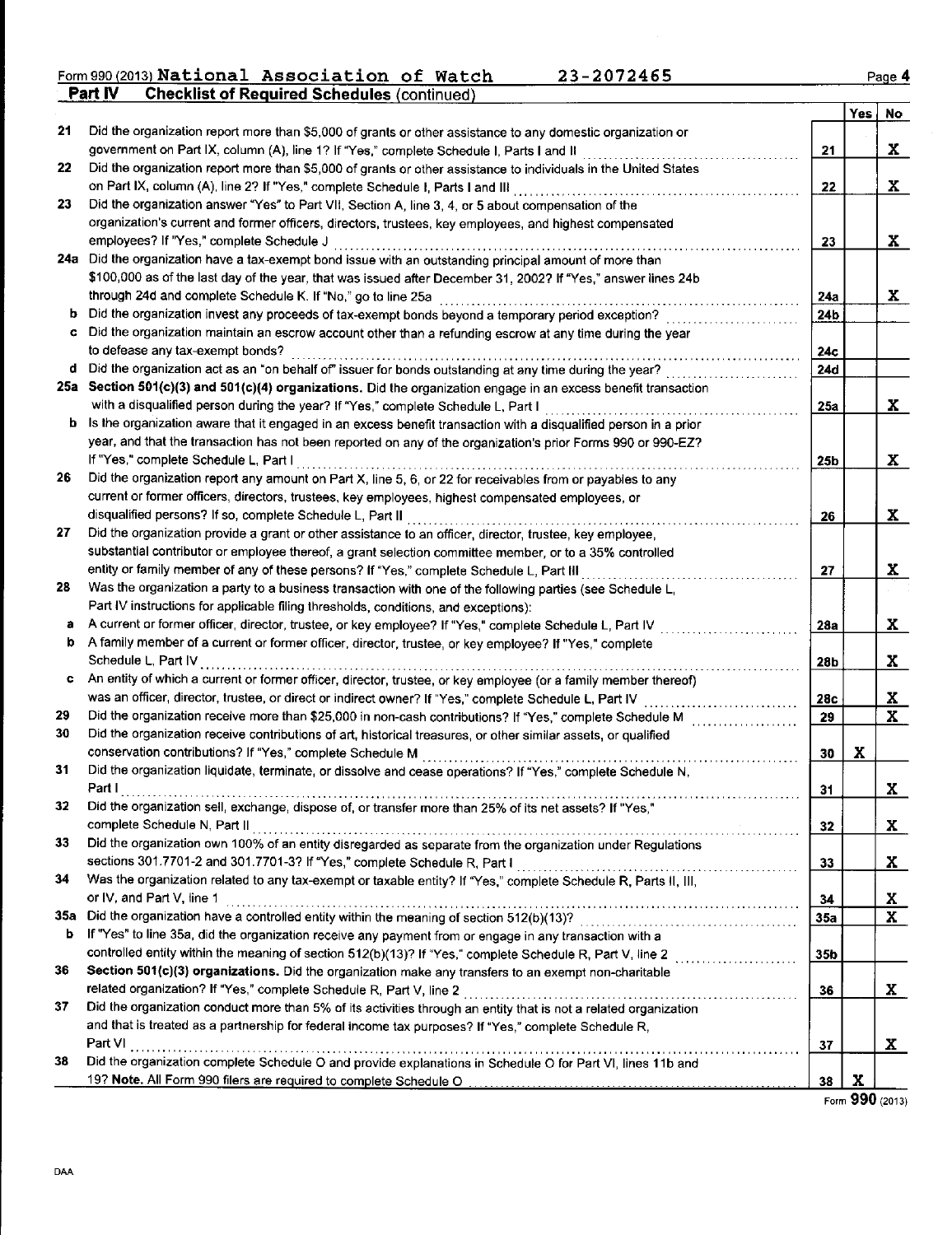|         | Form 990 (2013) National Association of Watch<br>23-2072465                                                                                                                                                                     |                 |     | Page 5      |
|---------|---------------------------------------------------------------------------------------------------------------------------------------------------------------------------------------------------------------------------------|-----------------|-----|-------------|
|         | Part V<br><b>Statements Regarding Other IRS Filings and Tax Compliance</b>                                                                                                                                                      |                 |     |             |
|         | Check if Schedule O contains a response or note to any line in this Part V.                                                                                                                                                     |                 |     |             |
| 1a      | 55                                                                                                                                                                                                                              |                 | Yes | No          |
| b       | Enter the number reported in Box 3 of Form 1096. Enter -0- if not applicable<br>1a<br>0<br>1 <sub>b</sub><br>Enter the number of Forms W-2G included in line 1a. Enter -0- if not applicable                                    |                 |     |             |
| c       | Did the organization comply with backup withholding rules for reportable payments to vendors and                                                                                                                                |                 |     |             |
|         | reportable gaming (gambling) winnings to prize winners?                                                                                                                                                                         | 1c              | X   |             |
|         | 2a Enter the number of employees reported on Form W-3, Transmittal of Wage and Tax                                                                                                                                              |                 |     |             |
|         | 32<br>Statements, filed for the calendar year ending with or within the year covered by this return<br>2а                                                                                                                       |                 |     |             |
| b       | If at least one is reported on line 2a, did the organization file all required federal employment tax returns?                                                                                                                  | 2b              | X   |             |
|         | Note. If the sum of lines 1a and 2a is greater than 250, you may be required to e-file (see instructions)                                                                                                                       |                 |     |             |
| За      | Did the organization have unrelated business gross income of \$1,000 or more during the year?                                                                                                                                   | 3a              | X   |             |
| b       | If "Yes," has it filed a Form 990-T for this year? If "No" to line 3b, provide an explanation in Schedule O                                                                                                                     | 3b              | x   |             |
| 4а      | At any time during the calendar year, did the organization have an interest in, or a signature or other authority                                                                                                               |                 |     |             |
|         | over, a financial account in a foreign country (such as a bank account, securities account, or other financial                                                                                                                  |                 |     |             |
|         | account)?                                                                                                                                                                                                                       | 4a              |     | X           |
| b       | If "Yes," enter the name of the foreign country: ▶                                                                                                                                                                              |                 |     |             |
| 5a      | See instructions for filing requirements for Form TD F 90-22.1, Report of Foreign Bank and Financial Accounts.                                                                                                                  |                 |     |             |
| b       | Was the organization a party to a prohibited tax shelter transaction at any time during the tax year?<br>.<br>Did any taxable party notify the organization that it was or is a party to a prohibited tax shelter transaction?  | 5a<br>5b        |     | X<br>X      |
| c       | If "Yes" to line 5a or 5b, did the organization file Form 8886-T?                                                                                                                                                               | 5с              |     |             |
| 6а      | Does the organization have annual gross receipts that are normally greater than \$100,000, and did the                                                                                                                          |                 |     |             |
|         | organization solicit any contributions that were not tax deductible as charitable contributions?                                                                                                                                | 6a              |     | X           |
| b       | If "Yes," did the organization include with every solicitation an express statement that such contributions or                                                                                                                  |                 |     |             |
|         | gifts were not tax deductible?                                                                                                                                                                                                  | 6b              |     |             |
| 7       | Organizations that may receive deductible contributions under section 170(c).                                                                                                                                                   |                 |     |             |
| a       | Did the organization receive a payment in excess of \$75 made partly as a contribution and partly for goods                                                                                                                     |                 |     |             |
|         | and services provided to the payor?                                                                                                                                                                                             | 7a              | X   |             |
| đ       |                                                                                                                                                                                                                                 | 7Ь              | x   |             |
| c       | Did the organization sell, exchange, or otherwise dispose of tangible personal property for which it was                                                                                                                        |                 |     |             |
|         | required to file Form 8282?                                                                                                                                                                                                     | 7c              |     | X           |
| d       | If "Yes," indicate the number of Forms 8282 filed during the year<br>7d                                                                                                                                                         |                 |     |             |
| e       |                                                                                                                                                                                                                                 | 7e              |     | Х           |
| f       | Did the organization, during the year, pay premiums, directly or indirectly, on a personal benefit contract?                                                                                                                    | 7f              |     | $\mathbf x$ |
| я<br>ħ  | If the organization received a contribution of qualified intellectual property, did the organization file Form 8899 as required?                                                                                                | 7g              |     | X           |
| 8       | If the organization received a contribution of cars, boats, airplanes, or other vehicles, did the organization file a Form 1098-C?<br>Sponsoring organizations maintaining donor advised funds and section 509(a)(3) supporting | 7h              |     | $\mathbf x$ |
|         | organizations. Did the supporting organization, or a donor advised fund maintained by a sponsoring                                                                                                                              |                 |     |             |
|         | organization, have excess business holdings at any time during the year?                                                                                                                                                        | 8               |     |             |
| 9       | Sponsoring organizations maintaining donor advised funds.                                                                                                                                                                       |                 |     |             |
| a       |                                                                                                                                                                                                                                 | 9а              |     |             |
| b       |                                                                                                                                                                                                                                 | 9b              |     |             |
| 10      | Section 501(c)(7) organizations. Enter:                                                                                                                                                                                         |                 |     |             |
| а       | Initiation fees and capital contributions included on Part VIII, line 12 [<br>10a                                                                                                                                               |                 |     |             |
| b       | Gross receipts, included on Form 990, Part VIII, line 12, for public use of club facilities<br>10 <sub>b</sub>                                                                                                                  |                 |     |             |
| 11      | Section 501(c)(12) organizations. Enter:                                                                                                                                                                                        |                 |     |             |
| a       | Gross income from members or shareholders<br>11a                                                                                                                                                                                |                 |     |             |
| b       | Gross income from other sources (Do not net amounts due or paid to other sources                                                                                                                                                |                 |     |             |
|         | against amounts due or received from them.)<br>11 <sub>b</sub>                                                                                                                                                                  |                 |     |             |
| 12a     | Section 4947(a)(1) non-exempt charitable trusts. Is the organization filing Form 990 in lieu of Form 1041?                                                                                                                      | 12a             |     |             |
| b       | If "Yes," enter the amount of tax-exempt interest received or accrued during the year<br>12b                                                                                                                                    |                 |     |             |
| 13<br>a | Section 501(c)(29) qualified nonprofit health insurance issuers.<br>Is the organization licensed to issue qualified health plans in more than one state?                                                                        |                 |     |             |
|         | Note. See the instructions for additional information the organization must report on Schedule O.                                                                                                                               | 13a             |     |             |
| b       | Enter the amount of reserves the organization is required to maintain by the states in which                                                                                                                                    |                 |     |             |
|         | 13 <sub>b</sub>                                                                                                                                                                                                                 |                 |     |             |
| c       | Enter the amount of reserves on hand<br>13 <sub>c</sub>                                                                                                                                                                         |                 |     |             |
| 14а     |                                                                                                                                                                                                                                 | <b>14a</b>      |     | X           |
| b       |                                                                                                                                                                                                                                 | 14 <sub>b</sub> |     |             |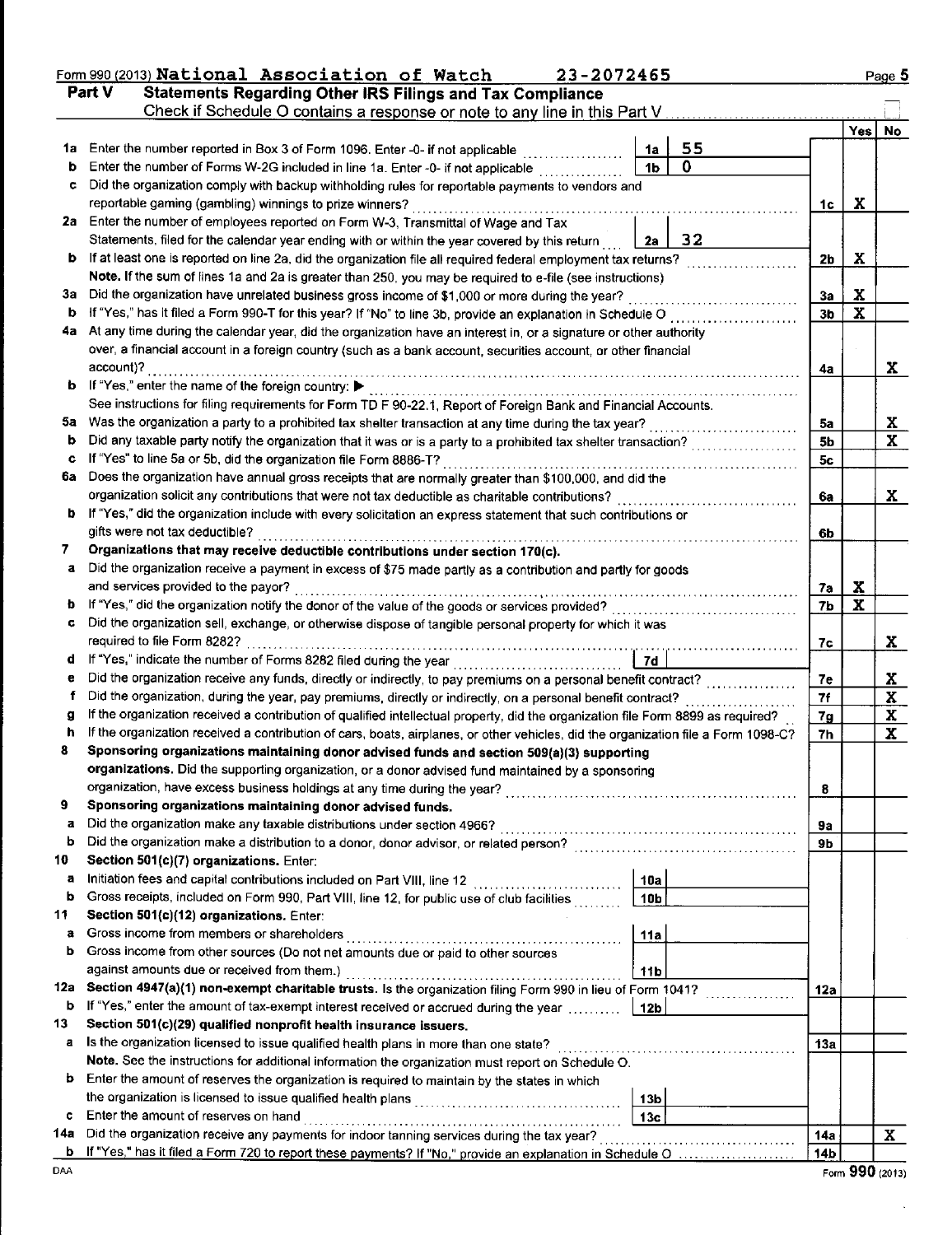|         | Form 990 (2013) National Association of Watch                                                              |  |  |  | 23-2072465 |  |  |  | Page |
|---------|------------------------------------------------------------------------------------------------------------|--|--|--|------------|--|--|--|------|
| Part VI | "Governance, Management, and Disclosure For each "Yes" response to lines 2 through 7b below, and for a "No |  |  |  |            |  |  |  |      |
|         |                                                                                                            |  |  |  |            |  |  |  |      |

23-2072465

Page 6

|        | response to line 8a, 8b, or 10b below, describe the circumstances, processes, or changes in Schedule O. See instructions                                                                                        |                 |                           |                         |
|--------|-----------------------------------------------------------------------------------------------------------------------------------------------------------------------------------------------------------------|-----------------|---------------------------|-------------------------|
|        | Check if Schedule O contains a response or note to any line in this Part VI<br>Section A. Governing Body and Management                                                                                         |                 |                           | X                       |
|        |                                                                                                                                                                                                                 |                 | Yes                       | No                      |
| 1a i   | 12<br>Enter the number of voting members of the governing body at the end of the tax year<br>1a                                                                                                                 |                 |                           |                         |
|        | If there are material differences in voting rights among members of the governing body, or                                                                                                                      |                 |                           |                         |
|        | if the governing body delegated broad authority to an executive committee or similar                                                                                                                            |                 |                           |                         |
|        | committee, explain in Schedule O.                                                                                                                                                                               |                 |                           |                         |
| b      | Enter the number of voting members included in line 1a, above, who are independent<br>12<br>1b                                                                                                                  |                 |                           |                         |
| 2      | Did any officer, director, trustee, or key employee have a family relationship or a business relationship with                                                                                                  |                 |                           |                         |
|        | any other officer, director, trustee, or key employee?                                                                                                                                                          | 2               |                           | $\mathbf{x}$            |
| 3      | Did the organization delegate control over management duties customarily performed by or under the direct                                                                                                       |                 |                           |                         |
|        | supervision of officers, directors, or trustees, or key employees to a management company or other person?                                                                                                      | 3               |                           | <u>x</u>                |
| 4      | Did the organization make any significant changes to its governing documents since the prior Form 990 was filed?                                                                                                | 4               |                           | $\overline{\mathbf{X}}$ |
| 5      | Did the organization become aware during the year of a significant diversion of the organization's assets?                                                                                                      | 5               |                           | $\mathbf{x}$            |
| 6      | Did the organization have members or stockholders?                                                                                                                                                              | 6               | $\mathbf x$               |                         |
| 7а     | Did the organization have members, stockholders, or other persons who had the power to elect or appoint                                                                                                         |                 |                           |                         |
|        | one or more members of the governing body?                                                                                                                                                                      | 7a              | x                         |                         |
| b      | Are any governance decisions of the organization reserved to (or subject to approval by) members,                                                                                                               |                 |                           |                         |
|        | stockholders, or persons other than the governing body?                                                                                                                                                         | 7b              | X                         |                         |
| 8      | Did the organization contemporaneously document the meetings held or written actions undertaken during the year by the following:                                                                               |                 |                           |                         |
| a      | The governing body?                                                                                                                                                                                             | 8a              | X                         |                         |
| b<br>9 | Each committee with authority to act on behalf of the governing body?                                                                                                                                           | 8b              | $\mathbf x$               |                         |
|        | Is there any officer, director, trustee, or key employee listed in Part VII, Section A, who cannot be reached at<br>the organization's mailing address? If "Yes," provide the names and addresses in Schedule O |                 |                           |                         |
|        | Section B. Policies (This Section B requests information about policies not required by the Internal Revenue Code.)                                                                                             | 9               |                           | X                       |
|        |                                                                                                                                                                                                                 |                 | Yes                       | No                      |
|        | 10a Did the organization have local chapters, branches, or affiliates?                                                                                                                                          | 10a             | $\mathbf x$               |                         |
| b      | If "Yes," did the organization have written policies and procedures governing the activities of such chapters,                                                                                                  |                 |                           |                         |
|        | affiliates, and branches to ensure their operations are consistent with the organization's exempt purposes?.                                                                                                    | 10 <sub>b</sub> | X                         |                         |
|        | 11a Has the organization provided a complete copy of this Form 990 to all members of its governing body before filing the form?                                                                                 | 11a             | $\boldsymbol{\mathrm{X}}$ |                         |
| b      | Describe in Schedule O the process, if any, used by the organization to review this Form 990.                                                                                                                   |                 |                           |                         |
| 12a    | Did the organization have a written conflict of interest policy? If "No," go to line 13                                                                                                                         | <b>12a</b>      | X                         |                         |
| b      | Were officers, directors, or trustees, and key employees required to disclose annually interests that could give rise to conflicts?                                                                             | 12 <sub>b</sub> | X                         |                         |
| c      | Did the organization regularly and consistently monitor and enforce compliance with the policy? If "Yes,"                                                                                                       |                 |                           |                         |
|        | describe in Schedule O how this was done                                                                                                                                                                        | 12c             | $\mathbf x$               |                         |
| 13     | Did the organization have a written whistleblower policy?                                                                                                                                                       | 13              | $\mathbf X$               |                         |
| 14     | Did the organization have a written document retention and destruction policy?                                                                                                                                  | 14              | $\mathbf x$               |                         |
| 15     | Did the process for determining compensation of the following persons include a review and approval by                                                                                                          |                 |                           |                         |
|        | independent persons, comparability data, and contemporaneous substantiation of the deliberation and decision?                                                                                                   |                 |                           |                         |
| a      |                                                                                                                                                                                                                 | 15a             | $\mathbf x$               |                         |
| b.     | Other officers or key employees of the organization                                                                                                                                                             | 15b             |                           | $\mathbf{x}$            |
|        | If "Yes" to line 15a or 15b, describe the process in Schedule O (see instructions).                                                                                                                             |                 |                           |                         |
|        | 16a Did the organization invest in, contribute assets to, or participate in a joint venture or similar arrangement<br>with a taxable entity during the year?                                                    |                 |                           |                         |
|        | b If "Yes," did the organization follow a written policy or procedure requiring the organization to evaluate its                                                                                                | 16a             |                           | X                       |
|        | participation in joint venture arrangements under applicable federal tax law, and take steps to safeguard the                                                                                                   |                 |                           |                         |
|        |                                                                                                                                                                                                                 | 16b             |                           |                         |
|        | Section C. Disclosure                                                                                                                                                                                           |                 |                           |                         |
| 17     | List the states with which a copy of this Form 990 is required to be filed > PA, CA, CT, GA, MA, MS, NH, NJ, NY, NC, OK, OR, TN                                                                                 |                 |                           |                         |
| 18     | Section 6104 requires an organization to make its Forms 1023 (or 1024 if applicable), 990, and 990-T (Section 501(c)(3)s only)                                                                                  |                 |                           |                         |
|        | available for public inspection. Indicate how you made these available. Check all that apply.                                                                                                                   |                 |                           |                         |
|        | $\mathbf{X}$ Own website $\ \mathbf{X}\ $ Another's website $\ \mathbf{X}\ $ Upon request<br>Other (explain in Schedule O)                                                                                      |                 |                           |                         |
| 19     | Describe in Schedule O whether (and if so, how) the organization made its governing documents, conflict of interest policy, and                                                                                 |                 |                           |                         |
|        | financial statements available to the public during the tax year.                                                                                                                                               |                 |                           |                         |
| 20     | State the name, physical address, and telephone number of the person who possesses the books and records of the                                                                                                 |                 |                           |                         |
|        | organization: Charles Auman, Controller<br>514 Poplar Street                                                                                                                                                    |                 |                           |                         |
|        | Columbia<br>PA 17512<br><u>717-684-8261</u>                                                                                                                                                                     |                 |                           |                         |

DAA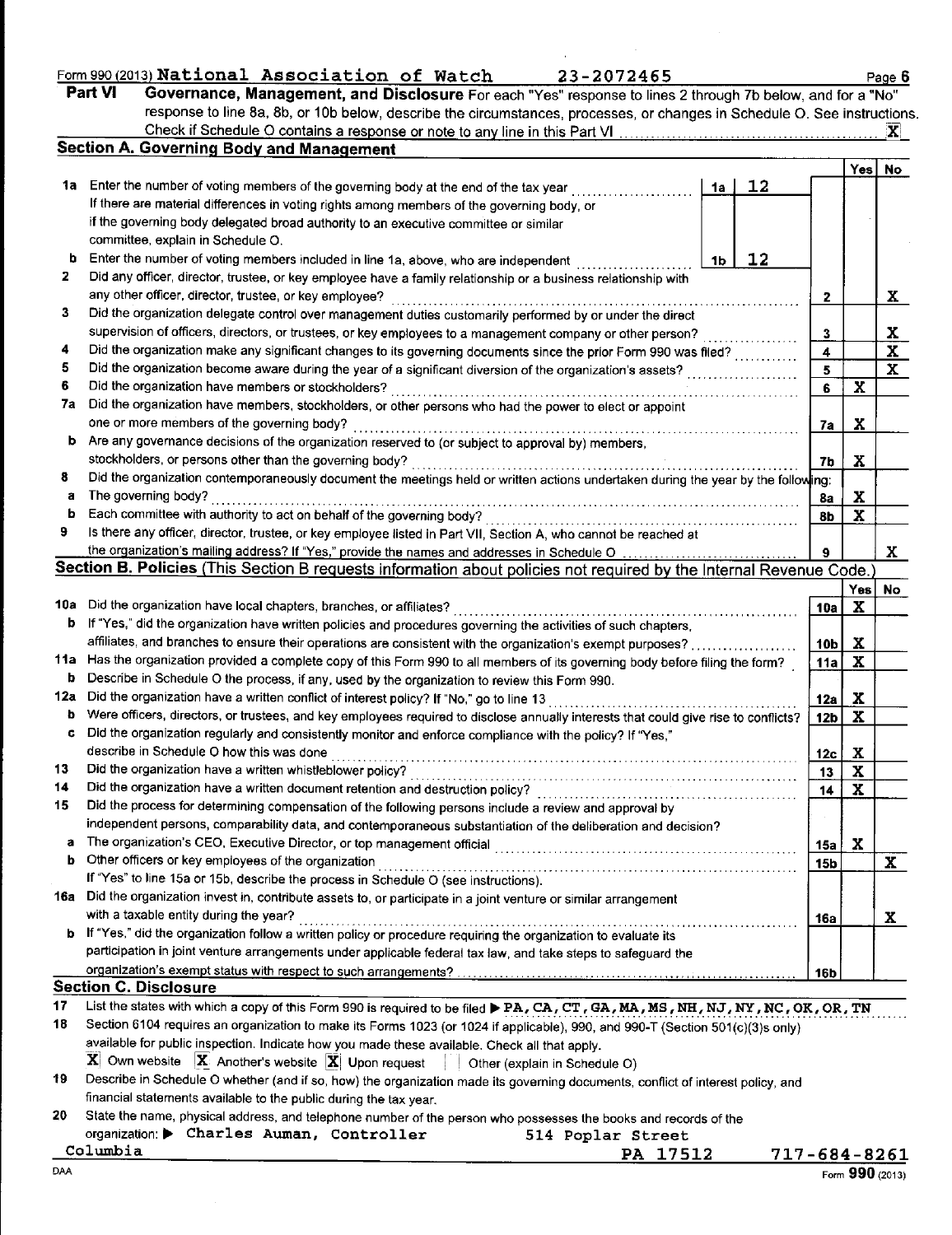## Form 990 (2013) National Association of Watch 23-2072465<br>Part VII Compensation of Officers, Directors, Trustees Key Employees, Highe

#### Compensation of Officers, Directors, Trustees, Key Employees, Highest Compensated Employees, and Independent Contractors Check if Schedule O contains a response or note to any line in this Part VII

#### Section A. Officers, Directors, Trustees, Key Employees, and Highest Compensated Employees

1a Complete this table for all persons required to be listed. Report compensation for the calendar year ending with or within the organization's tax year.

• List all of the organization's current officers, directors, trustees (whether individuals or organizations), regardless of amount of compensation. Enter -0- in columns (D), (E), and (F) if no compensation was paid.

. List all of the organization's current key employees, if any. See instructions for definition of "key employee."

• List the organization's five current highest compensated employees (other than an officer, director, trustee, or key employee) who received reportable compensation (Box 5 of Form W-2 and/or Box 7 of Form 1099-MISC) of more than \$100,000 from the organization and any related organizations.

**.** List all of the organization's former officers, key employees, and highest compensated employees who received more than \$100,000 of reportable compensation from the organization and any related organizations.

. List all of the organization's former directors or trustees that received, in the capacity as a former director or trustee of the organization, more than \$10,000 of reportable compensation from the organization and any related organizations. List persons in the following order: individual trustees or direclors; institutional trustees; officers; key employees; highest compensated employees; and former such persons\_

Check this box if neither the organization nor any related organizations compensated any current officer, director, or trustee.

| (A)<br>Name and Title     | (B)<br>Average<br>hours per<br>week<br>(list any               |                                          |                       |         | (C)<br>Position | (do not check more than one<br>box, unless person is both an<br>officer and a director/trustee) |        | (D)<br>Reportable<br>compensation<br>from<br>the | (E)<br>Reportable<br>compensation from<br>related<br>organizations | (F)<br>Estimated<br>amount of<br>other<br>compensation   |
|---------------------------|----------------------------------------------------------------|------------------------------------------|-----------------------|---------|-----------------|-------------------------------------------------------------------------------------------------|--------|--------------------------------------------------|--------------------------------------------------------------------|----------------------------------------------------------|
|                           | hours for<br>related<br>organizations<br>below dotted<br>line) | Individual trustee<br><u>or director</u> | Institutional trustee | Officer | Key employee    | Highest compensated<br>employee                                                                 | Former | organization<br>(W-2/1099-MISC)                  | (W-2/1099-MISC)                                                    | from the<br>organization<br>and related<br>organizations |
| (1) Thomas J. Bartels     |                                                                |                                          |                       |         |                 |                                                                                                 |        |                                                  |                                                                    |                                                          |
| Director                  | 2.00<br>0.00                                                   | $\mathbf x$                              |                       |         |                 |                                                                                                 |        | 0                                                | 0                                                                  | 0                                                        |
| (2) Michael A. Dempsey    |                                                                |                                          |                       |         |                 |                                                                                                 |        |                                                  |                                                                    |                                                          |
| Director                  | 3.00<br>0.00                                                   | $\mathbf x$                              |                       |         |                 |                                                                                                 |        | 0                                                | 0                                                                  | 0                                                        |
| (3) David Walter Dunn     |                                                                |                                          |                       |         |                 |                                                                                                 |        |                                                  |                                                                    |                                                          |
|                           | 3.00                                                           |                                          |                       |         |                 |                                                                                                 |        |                                                  |                                                                    |                                                          |
| Director                  | 0.00                                                           | $\mathbf x$                              |                       |         |                 |                                                                                                 |        | 0                                                | 0                                                                  | $\mathbf 0$                                              |
| (4) Philip C. Gregory     | 3.00                                                           |                                          |                       |         |                 |                                                                                                 |        |                                                  |                                                                    |                                                          |
| Director                  | 0.00                                                           | X                                        |                       |         |                 |                                                                                                 |        | 0                                                | 0                                                                  | $\mathbf 0$                                              |
| (5) David A. Lee          |                                                                |                                          |                       |         |                 |                                                                                                 |        |                                                  |                                                                    |                                                          |
|                           | 10.00                                                          |                                          |                       |         |                 |                                                                                                 |        |                                                  |                                                                    |                                                          |
| Treasurer                 | 0.00                                                           | $\mathbf x$                              |                       |         |                 |                                                                                                 |        | 0                                                | 0                                                                  | $\boldsymbol{0}$                                         |
| $(6)$ M. J. Mintz         |                                                                |                                          |                       |         |                 |                                                                                                 |        |                                                  |                                                                    |                                                          |
| Legal Counsel             | 2.00<br>0.00                                                   | $\mathbf x$                              |                       |         |                 |                                                                                                 |        | 0                                                | 0                                                                  | $\mathbf 0$                                              |
| (7) Ruth Overton          |                                                                |                                          |                       |         |                 |                                                                                                 |        |                                                  |                                                                    |                                                          |
|                           | 12.00                                                          |                                          |                       |         |                 |                                                                                                 |        |                                                  |                                                                    |                                                          |
| Chair                     | 0.00                                                           | $\mathbf x$                              |                       |         |                 |                                                                                                 |        | 0                                                | 0                                                                  | $\mathbf 0$                                              |
| (8) Jerry H. Thornsberry  |                                                                |                                          |                       |         |                 |                                                                                                 |        |                                                  |                                                                    |                                                          |
| Director                  | 3.00<br>0.00                                                   | $\mathbf x$                              |                       |         |                 |                                                                                                 |        | 0                                                | 0                                                                  | 0                                                        |
| (9) Eugene R. Volk        |                                                                |                                          |                       |         |                 |                                                                                                 |        |                                                  |                                                                    |                                                          |
|                           | 3.00                                                           |                                          |                       |         |                 |                                                                                                 |        |                                                  |                                                                    |                                                          |
| Vice-Chair                | 0.00                                                           | $\mathbf x$                              |                       |         |                 |                                                                                                 |        | 0                                                | 0                                                                  | 0                                                        |
| (10) Mary Ann Wahlner     |                                                                |                                          |                       |         |                 |                                                                                                 |        |                                                  |                                                                    |                                                          |
| Secretary                 | 3.00<br>0.00                                                   | $\mathbf x$                              |                       |         |                 |                                                                                                 |        | 0                                                | 0                                                                  | 0                                                        |
| (11) Chester L. Erkstrand |                                                                |                                          |                       |         |                 |                                                                                                 |        |                                                  |                                                                    |                                                          |
|                           | 2.00                                                           |                                          |                       |         |                 |                                                                                                 |        |                                                  |                                                                    |                                                          |
| Director                  | 0.00                                                           | $\mathbf x$                              |                       |         |                 |                                                                                                 |        | 0                                                | 0                                                                  | 0                                                        |
| <b>DAA</b>                |                                                                |                                          |                       |         |                 |                                                                                                 |        |                                                  |                                                                    | $\overline{\mathbf{a}}$<br>m.                            |

Page 7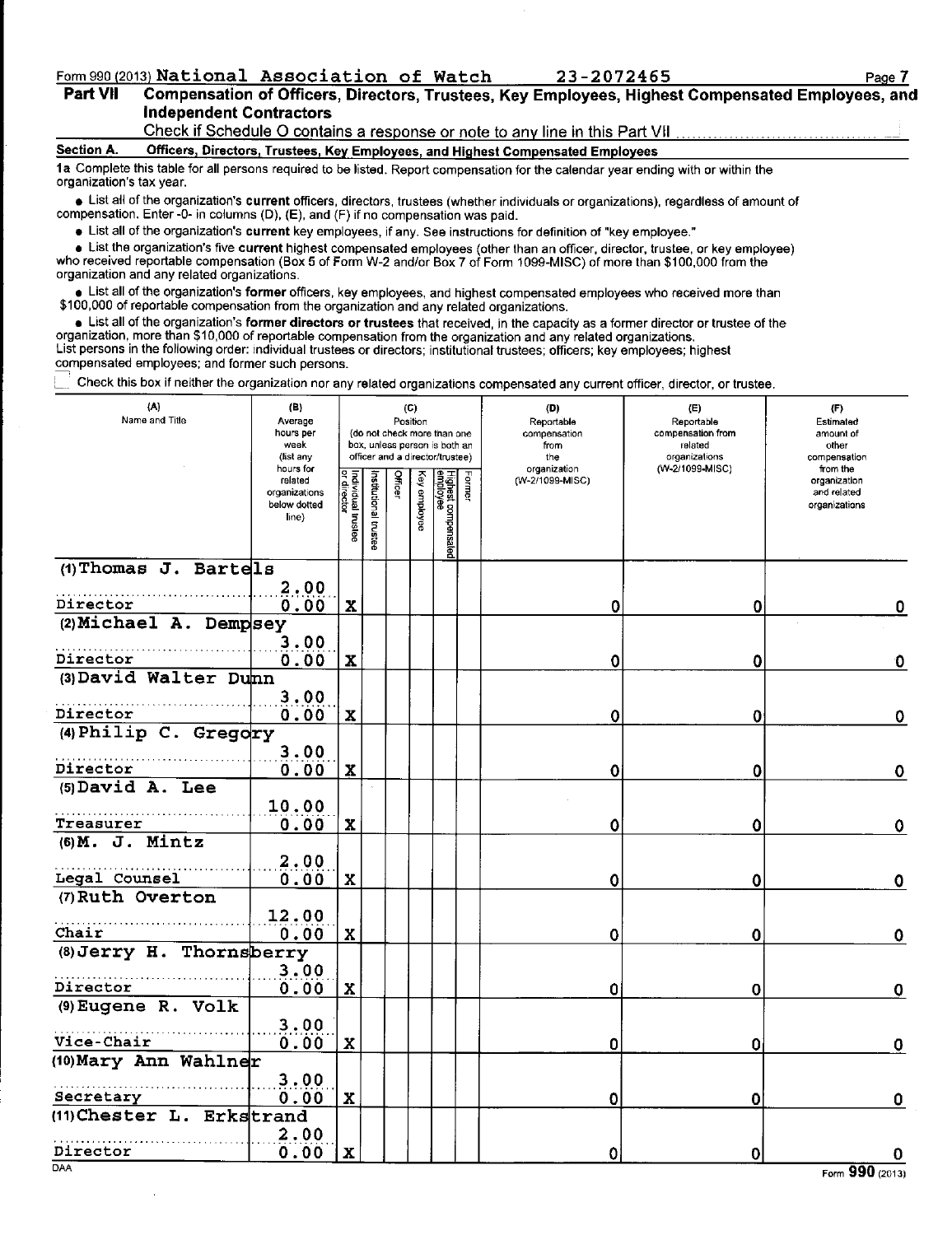## Form 990 (2013) National Association of Watch 23-2072465 Page 8

| Part VII                                                                                                                                                                                                                                                    |                                                                                   |                                   |                       |         |              |                                 |      | Section A. Officers, Directors, Trustees, Key Employees, and Highest Compensated Employees (continued) |                                |                  |                          |              |
|-------------------------------------------------------------------------------------------------------------------------------------------------------------------------------------------------------------------------------------------------------------|-----------------------------------------------------------------------------------|-----------------------------------|-----------------------|---------|--------------|---------------------------------|------|--------------------------------------------------------------------------------------------------------|--------------------------------|------------------|--------------------------|--------------|
| (A)<br>Name and title                                                                                                                                                                                                                                       | (B)<br>(C)<br>Average<br>Position                                                 |                                   |                       |         |              |                                 |      | (D)<br>Reportable                                                                                      | (E)<br>Reportable              | (F)<br>Estimated |                          |              |
|                                                                                                                                                                                                                                                             | hours per<br>(do not check more than one<br>week<br>box, unless person is both an |                                   |                       |         |              |                                 |      | compensation<br>from                                                                                   | compensation from              | amount of        |                          |              |
|                                                                                                                                                                                                                                                             | (list any                                                                         |                                   |                       |         |              | officer and a director/trustee) |      | the                                                                                                    | related<br>organizations       |                  | other<br>compensation    |              |
|                                                                                                                                                                                                                                                             | hours for<br>related                                                              |                                   |                       |         |              |                                 | Lorn | organization<br>(W-2/1099-MISC)                                                                        | (W-2/1099-MISC)                |                  | from the<br>organization |              |
|                                                                                                                                                                                                                                                             | organizations                                                                     |                                   |                       | Officer |              |                                 | Ξ    |                                                                                                        |                                |                  | and related              |              |
|                                                                                                                                                                                                                                                             | below dotted<br>line)                                                             |                                   |                       |         | Key employee |                                 |      |                                                                                                        |                                |                  | organizations            |              |
|                                                                                                                                                                                                                                                             |                                                                                   | Individual trustee<br>or director | Institutional trustee |         |              | Highest compensated<br>employee |      |                                                                                                        |                                |                  |                          |              |
| (12) George F Goolsby                                                                                                                                                                                                                                       |                                                                                   |                                   |                       |         |              |                                 |      |                                                                                                        |                                |                  |                          |              |
|                                                                                                                                                                                                                                                             | 6.00                                                                              |                                   |                       |         |              |                                 |      |                                                                                                        |                                |                  |                          |              |
| Director                                                                                                                                                                                                                                                    | 0.00                                                                              | $\mathbf{x}$                      |                       |         |              |                                 |      | 0                                                                                                      | 0                              |                  |                          | 0            |
| $(13)$ Tim Orr                                                                                                                                                                                                                                              |                                                                                   |                                   |                       |         |              |                                 |      |                                                                                                        |                                |                  |                          |              |
| Director                                                                                                                                                                                                                                                    | 2.00<br>0.00                                                                      | $\mathbf x$                       |                       |         |              |                                 |      | 0                                                                                                      | 0                              |                  |                          |              |
| (14) J. Steven Humphrey                                                                                                                                                                                                                                     |                                                                                   |                                   |                       |         |              |                                 |      |                                                                                                        |                                |                  |                          | 0            |
|                                                                                                                                                                                                                                                             | 48.00                                                                             |                                   |                       |         |              |                                 |      |                                                                                                        |                                |                  |                          |              |
| Executive Director                                                                                                                                                                                                                                          | 0.00                                                                              |                                   |                       | X       |              |                                 |      | 86,022                                                                                                 | 0                              |                  |                          | 13,289       |
| (15)                                                                                                                                                                                                                                                        |                                                                                   |                                   |                       |         |              |                                 |      |                                                                                                        |                                |                  |                          |              |
|                                                                                                                                                                                                                                                             |                                                                                   |                                   |                       |         |              |                                 |      |                                                                                                        |                                |                  |                          |              |
| (16)                                                                                                                                                                                                                                                        |                                                                                   |                                   |                       |         |              |                                 |      |                                                                                                        |                                |                  |                          |              |
|                                                                                                                                                                                                                                                             |                                                                                   |                                   |                       |         |              |                                 |      |                                                                                                        |                                |                  |                          |              |
|                                                                                                                                                                                                                                                             |                                                                                   |                                   |                       |         |              |                                 |      |                                                                                                        |                                |                  |                          |              |
| (17)                                                                                                                                                                                                                                                        |                                                                                   |                                   |                       |         |              |                                 |      |                                                                                                        |                                |                  |                          |              |
|                                                                                                                                                                                                                                                             |                                                                                   |                                   |                       |         |              |                                 |      |                                                                                                        |                                |                  |                          |              |
|                                                                                                                                                                                                                                                             |                                                                                   |                                   |                       |         |              |                                 |      |                                                                                                        |                                |                  |                          |              |
| (18)                                                                                                                                                                                                                                                        |                                                                                   |                                   |                       |         |              |                                 |      |                                                                                                        |                                |                  |                          |              |
|                                                                                                                                                                                                                                                             |                                                                                   |                                   |                       |         |              |                                 |      |                                                                                                        |                                |                  |                          |              |
| (19)                                                                                                                                                                                                                                                        |                                                                                   |                                   |                       |         |              |                                 |      |                                                                                                        |                                |                  |                          |              |
|                                                                                                                                                                                                                                                             |                                                                                   |                                   |                       |         |              |                                 |      |                                                                                                        |                                |                  |                          |              |
|                                                                                                                                                                                                                                                             |                                                                                   |                                   |                       |         |              |                                 |      |                                                                                                        |                                |                  |                          |              |
| Sub-total<br>1b.                                                                                                                                                                                                                                            |                                                                                   |                                   |                       |         |              |                                 | ▶    | 86,022                                                                                                 |                                |                  |                          | 13,289       |
| Total from continuation sheets to Part VII, Section A<br>c                                                                                                                                                                                                  |                                                                                   |                                   |                       |         |              |                                 |      |                                                                                                        |                                |                  |                          |              |
| Total (add lines 1b and 1c)<br>d<br>2<br>Total number of individuals (including but not limited to those listed above) who received more than \$100,000 in                                                                                                  |                                                                                   |                                   |                       |         |              |                                 | ▶    | 86,022                                                                                                 |                                |                  |                          | 13,289       |
| reportable compensation from the organization DO                                                                                                                                                                                                            |                                                                                   |                                   |                       |         |              |                                 |      |                                                                                                        |                                |                  |                          |              |
|                                                                                                                                                                                                                                                             |                                                                                   |                                   |                       |         |              |                                 |      |                                                                                                        |                                |                  |                          | Yes   No     |
| 3<br>Did the organization list any former officer, director, or trustee, key employee, or highest compensated                                                                                                                                               |                                                                                   |                                   |                       |         |              |                                 |      |                                                                                                        |                                |                  | 3                        | $\mathbf{x}$ |
| For any individual listed on line 1a, is the sum of reportable compensation and other compensation from the<br>4                                                                                                                                            |                                                                                   |                                   |                       |         |              |                                 |      |                                                                                                        |                                |                  |                          |              |
| organization and related organizations greater than \$150,000? If "Yes," complete Schedule J for such                                                                                                                                                       |                                                                                   |                                   |                       |         |              |                                 |      |                                                                                                        |                                |                  |                          | X            |
| individual<br>Did any person listed on line 1a receive or accrue compensation from any unrelated organization or individual<br>5                                                                                                                            |                                                                                   |                                   |                       |         |              |                                 |      |                                                                                                        |                                |                  | 4                        |              |
|                                                                                                                                                                                                                                                             |                                                                                   |                                   |                       |         |              |                                 |      |                                                                                                        |                                |                  | 5                        | X.           |
| <b>Section B. Independent Contractors</b>                                                                                                                                                                                                                   |                                                                                   |                                   |                       |         |              |                                 |      |                                                                                                        |                                |                  |                          |              |
| Complete this table for your five highest compensated independent contractors that received more than \$100,000 of<br>1<br>compensation from the organization. Report compensation for the calendar year ending with or within the organization's tax year. |                                                                                   |                                   |                       |         |              |                                 |      |                                                                                                        |                                |                  |                          |              |
|                                                                                                                                                                                                                                                             | (A)<br>Name and business address                                                  |                                   |                       |         |              |                                 |      |                                                                                                        | (B)<br>Description of services |                  | Compensation             |              |
|                                                                                                                                                                                                                                                             |                                                                                   |                                   |                       |         |              |                                 |      |                                                                                                        |                                |                  |                          |              |
|                                                                                                                                                                                                                                                             |                                                                                   |                                   |                       |         |              |                                 |      |                                                                                                        |                                |                  |                          |              |
|                                                                                                                                                                                                                                                             |                                                                                   |                                   |                       |         |              |                                 |      |                                                                                                        |                                |                  |                          |              |
|                                                                                                                                                                                                                                                             |                                                                                   |                                   |                       |         |              |                                 |      |                                                                                                        |                                |                  |                          |              |
|                                                                                                                                                                                                                                                             |                                                                                   |                                   |                       |         |              |                                 |      |                                                                                                        |                                |                  |                          |              |
|                                                                                                                                                                                                                                                             |                                                                                   |                                   |                       |         |              |                                 |      |                                                                                                        |                                |                  |                          |              |
|                                                                                                                                                                                                                                                             |                                                                                   |                                   |                       |         |              |                                 |      |                                                                                                        |                                |                  |                          |              |
|                                                                                                                                                                                                                                                             |                                                                                   |                                   |                       |         |              |                                 |      |                                                                                                        |                                |                  |                          |              |
|                                                                                                                                                                                                                                                             |                                                                                   |                                   |                       |         |              |                                 |      |                                                                                                        |                                |                  |                          |              |
| Total number of independent contractors (including but not limited to these listed above) who                                                                                                                                                               |                                                                                   |                                   |                       |         |              |                                 |      |                                                                                                        |                                |                  |                          |              |

Total number of independent contractors (including but not limited to those listed above) who<br>received more than \$100,000 of compensation from the organization

 $\mathbf{0}$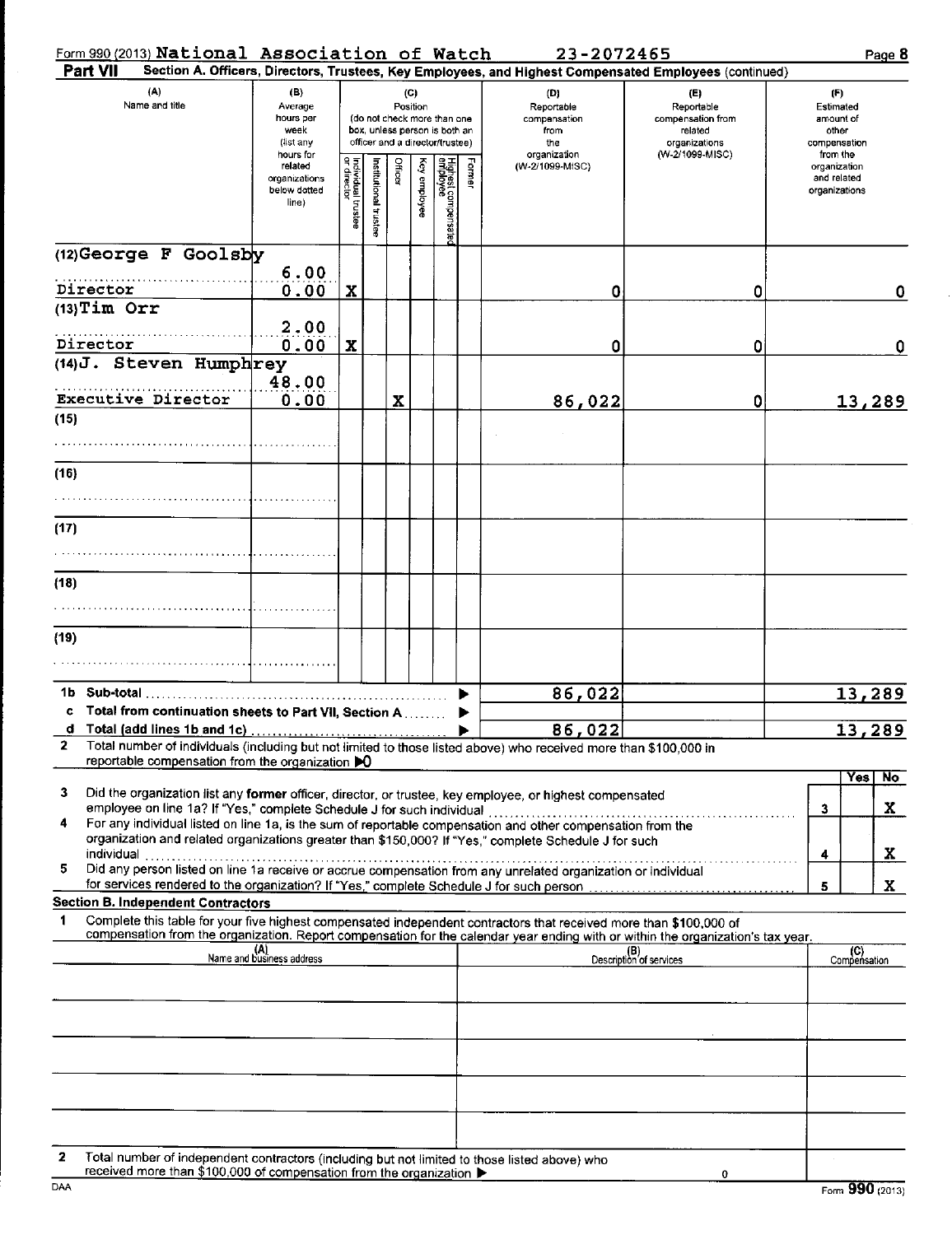# Form 990 (2013) National Association of Watch 23-2072465<br>Part VIII Statement of Revenue<br>Check if Schedule O contains a response or note to any line in this Part VIII ...............................

#### Page 9

÷

|                                                                                                                                                     |     |                                                                                     |                |               | (A)<br>Total revenue | (B)<br>Related or<br>exempt<br>function<br>revenue | (C)<br>Unrelated<br>business<br>revenue | (D)<br>Revenue<br>excluded from tax<br>under sections<br>512-514 |
|-----------------------------------------------------------------------------------------------------------------------------------------------------|-----|-------------------------------------------------------------------------------------|----------------|---------------|----------------------|----------------------------------------------------|-----------------------------------------|------------------------------------------------------------------|
|                                                                                                                                                     |     | 1a Federated campaigns                                                              | 1a             |               |                      |                                                    |                                         |                                                                  |
|                                                                                                                                                     |     | <b>b</b> Membership dues                                                            | 1 <sub>b</sub> |               |                      |                                                    |                                         |                                                                  |
|                                                                                                                                                     |     | c Fundraising events                                                                | 1 <sub>c</sub> |               |                      |                                                    |                                         |                                                                  |
|                                                                                                                                                     |     | d Related organizations                                                             | 1d             |               |                      |                                                    |                                         |                                                                  |
|                                                                                                                                                     |     | <b>e</b> Government grants (contributions)                                          | 1e             |               |                      |                                                    |                                         |                                                                  |
| Program Service Revenu <mark>d</mark> Contributions, Gifts, Grant <mark>s</mark><br>Program Service Revenu <mark>d</mark> and Other Similar Amounts |     | f All other contributions, gifts, grants,<br>and similar amounts not included above | 1f             | 595,437       |                      |                                                    |                                         |                                                                  |
|                                                                                                                                                     |     | g Noncash contributions included in lines 1a-1f: \$<br>h Total. Add lines 1a-1f     |                | 1,856         | 595,437              |                                                    |                                         |                                                                  |
|                                                                                                                                                     |     |                                                                                     |                | Busn. Code    |                      |                                                    |                                         |                                                                  |
|                                                                                                                                                     | 2a  | Membership dues                                                                     |                | 519100        | 1,141,766            | 1,141,766                                          |                                         |                                                                  |
|                                                                                                                                                     | b   | MART income                                                                         |                | 611600        | 140,262              | 140,262                                            |                                         |                                                                  |
|                                                                                                                                                     | c   | School tuition and fees                                                             |                | 511120        | 105,113              | 105,113                                            |                                         |                                                                  |
|                                                                                                                                                     | d   | National Convention                                                                 |                | 611600        | 61,722               | 61,722                                             |                                         |                                                                  |
|                                                                                                                                                     | е   | Museum admissions                                                                   |                | 611600        | 54,885               | 54,885                                             |                                         |                                                                  |
|                                                                                                                                                     |     | f All other program service revenue                                                 |                | 900099        | 132,070              | 103,912                                            | 28,158                                  |                                                                  |
|                                                                                                                                                     |     |                                                                                     |                | ь             | 1,635,818            |                                                    |                                         |                                                                  |
|                                                                                                                                                     |     | 3 Investment income (including dividends, interest,                                 |                |               |                      |                                                    |                                         |                                                                  |
|                                                                                                                                                     |     | and other similar amounts)                                                          | .              | ▶             | 73,342               |                                                    |                                         | 73,342                                                           |
|                                                                                                                                                     | 4   | Income from investment of tax-exempt bond proceeds                                  |                |               |                      |                                                    |                                         |                                                                  |
|                                                                                                                                                     | 5   |                                                                                     |                |               |                      |                                                    |                                         |                                                                  |
|                                                                                                                                                     |     | (i) Real                                                                            |                | (ii) Personal |                      |                                                    |                                         |                                                                  |
|                                                                                                                                                     |     | 6a Gross rents                                                                      |                |               |                      |                                                    |                                         |                                                                  |
|                                                                                                                                                     | b   | Less: rental exps.                                                                  |                |               |                      |                                                    |                                         |                                                                  |
|                                                                                                                                                     |     | Rental inc. or (loss)                                                               |                |               |                      |                                                    |                                         |                                                                  |
|                                                                                                                                                     | d   |                                                                                     |                | ▶             |                      |                                                    |                                         |                                                                  |
|                                                                                                                                                     |     | 7a Gross amount from<br>(i) Securities<br>sales of assets                           |                | (ii) Other    |                      |                                                    |                                         |                                                                  |
|                                                                                                                                                     |     | other than inventor                                                                 |                |               |                      |                                                    |                                         |                                                                  |
|                                                                                                                                                     |     | Less: cost or other                                                                 |                |               |                      |                                                    |                                         |                                                                  |
|                                                                                                                                                     |     | basis & sales exps.                                                                 |                |               |                      |                                                    |                                         |                                                                  |
|                                                                                                                                                     |     | c Gain or (loss)                                                                    |                |               |                      |                                                    |                                         |                                                                  |
|                                                                                                                                                     |     |                                                                                     |                |               |                      |                                                    |                                         |                                                                  |
|                                                                                                                                                     |     | 8a Gross income from fundraising events                                             |                |               |                      |                                                    |                                         |                                                                  |
| Revenue                                                                                                                                             |     | (not including \$                                                                   |                |               |                      |                                                    |                                         |                                                                  |
|                                                                                                                                                     |     | of contributions reported on line 1c).                                              |                |               |                      |                                                    |                                         |                                                                  |
|                                                                                                                                                     |     | See Part IV, line 18                                                                |                |               |                      |                                                    |                                         |                                                                  |
| <b>Other</b>                                                                                                                                        |     | <b>b</b> Less: direct expenses                                                      |                |               |                      |                                                    |                                         |                                                                  |
|                                                                                                                                                     |     | c Net income or (loss) from fundraising events                                      |                |               |                      |                                                    |                                         |                                                                  |
|                                                                                                                                                     |     | 9a Gross income from gaming activities.                                             |                |               |                      |                                                    |                                         |                                                                  |
|                                                                                                                                                     |     | See Part IV, line 19                                                                | a              |               |                      |                                                    |                                         |                                                                  |
|                                                                                                                                                     |     | <b>b</b> Less: direct expenses                                                      | b              |               |                      |                                                    |                                         |                                                                  |
|                                                                                                                                                     |     | c Net income or (loss) from gaming activities                                       |                | ▶             |                      |                                                    |                                         |                                                                  |
|                                                                                                                                                     |     | 10a Gross sales of inventory, less                                                  |                |               |                      |                                                    |                                         |                                                                  |
|                                                                                                                                                     |     | returns and allowances                                                              | a              | 70,630        |                      |                                                    |                                         |                                                                  |
|                                                                                                                                                     |     | <b>b</b> Less: cost of goods sold                                                   | b              | 40,090        |                      |                                                    |                                         |                                                                  |
|                                                                                                                                                     |     | c Net income or (loss) from sales of inventory                                      |                |               | 30,540               | 30,540                                             |                                         |                                                                  |
|                                                                                                                                                     |     | Miscellaneous Revenue                                                               |                | Busn, Code    |                      |                                                    |                                         |                                                                  |
|                                                                                                                                                     | 11a |                                                                                     |                |               |                      |                                                    |                                         |                                                                  |
|                                                                                                                                                     | b   |                                                                                     |                |               |                      |                                                    |                                         |                                                                  |
|                                                                                                                                                     |     |                                                                                     |                |               |                      |                                                    |                                         |                                                                  |
|                                                                                                                                                     |     | d All other revenue                                                                 |                |               |                      |                                                    |                                         |                                                                  |
|                                                                                                                                                     |     | e Total. Add lines 11a-11d                                                          |                |               |                      |                                                    |                                         |                                                                  |
|                                                                                                                                                     |     | 12 Total revenue. See instructions.                                                 |                |               | 2,335,137            | 1,638,200                                          | 28,158                                  | 73,342                                                           |

Form 990 (2013)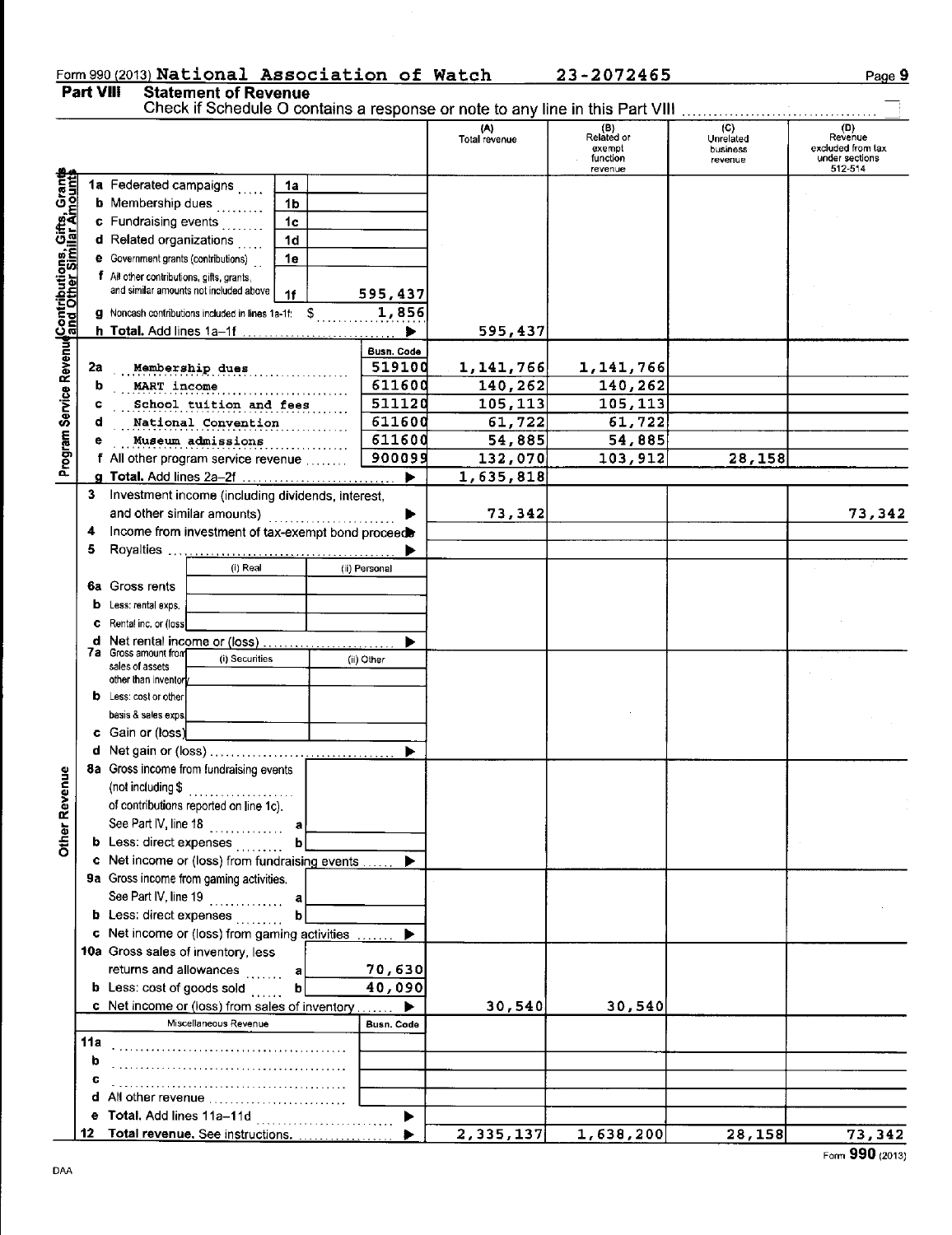#### Form 990 (2013) National Association of Watch 23-2072465 Part IX **Statement of Functional Expenses**

Section 501(c)(3) and 501(c)(4) organizations must complete all columns. All other organizations must complete column (A).<br>Check if Schedule O contains a response or note to any line in this Part IX

|              | Do not include amounts reported on lines 6b,<br>7b, 8b, 9b, and 10b of Part VIII.             | (A)<br>Total expenses | (B)<br>Program service | (C)<br>Management and | (D)<br>Fundraising |
|--------------|-----------------------------------------------------------------------------------------------|-----------------------|------------------------|-----------------------|--------------------|
|              |                                                                                               |                       | expenses               | general expenses      | expenses           |
| 1.           | Grants and other assistance to governments and                                                |                       |                        |                       |                    |
|              | organizations in the U.S. See Part IV, line 21                                                |                       |                        |                       |                    |
|              | 2 Grants and other assistance to individuals in                                               |                       |                        |                       |                    |
|              | the U.S. See Part IV, line 22 $\ldots$                                                        |                       |                        |                       |                    |
|              | 3 Grants and other assistance to governments                                                  |                       |                        |                       |                    |
|              | organizations, and individuals outside the                                                    |                       |                        |                       |                    |
|              | U.S. See Part IV, lines 15 and 16                                                             |                       |                        |                       |                    |
| 4            | Benefits paid to or for members                                                               |                       |                        |                       |                    |
| 5.           | Compensation of current officers, directors,                                                  |                       |                        |                       |                    |
|              | trustees, and key employees                                                                   | 86,022                | 38,710                 | 38,710                | 8,602              |
| 6.           | Compensation not included above, to disqualified                                              |                       |                        |                       |                    |
|              | persons (as defined under section 4958(f)(1)) and                                             |                       |                        |                       |                    |
|              | persons described in section 4958(c)(3)(B)                                                    |                       |                        |                       |                    |
| 7.           | Other salaries and wages                                                                      | 728,882               | 410,986                | 305,094               | 12,802             |
| 8            | Pension plan accruals and contributions (include                                              |                       |                        |                       |                    |
|              | section 401(k) and 403(b) employer contributions)                                             | 35,964                | 18,279                 | 16,643                | <u>1,042</u>       |
| 9.           | Other employee benefits                                                                       | $\overline{102, 953}$ | 42,848                 | 54, 732               | 5,373              |
| 10           | Payroll taxes                                                                                 | 87,402                | 48,814                 | 36, 325               | 2,263              |
| 11           | Fees for services (non-employees):                                                            |                       |                        |                       |                    |
| a            |                                                                                               |                       |                        |                       |                    |
|              |                                                                                               |                       |                        |                       |                    |
| b            |                                                                                               |                       |                        |                       |                    |
| c            | Accounting                                                                                    | 19,100                |                        | 19,100                |                    |
| d            | Lobbying                                                                                      |                       |                        |                       |                    |
| e            | Professional fundraising services. See Part IV, line 17                                       | 129,390               |                        |                       | <u> 129,390</u>    |
| f            | Investment management fees                                                                    |                       |                        |                       |                    |
| $\mathbf{q}$ | Other. (If line 11g amount exceeds 10% of line 25, column                                     |                       |                        |                       |                    |
|              | (A) amount, list line 11g expenses on Schedule O.)                                            | 82,560                | <u>65,204</u>          |                       | <u> 17,356</u>     |
|              | 12 Advertising and promotion [1] [1] Advertising and promotion                                | 26,993                | 15,726                 | 11,267                |                    |
| 13           |                                                                                               | 153,631               | 83,876                 | 62, 733               | 7,022              |
| 14           | Information technology                                                                        | 59,987                |                        | 59,987                |                    |
| 15           |                                                                                               |                       |                        |                       |                    |
| 16           |                                                                                               | 181,408               | <u>133,257</u>         | 48,151                |                    |
| 17           |                                                                                               | 18,878                | 4,395                  | 13,636                | 847                |
| 18           | Payments of travel or entertainment expenses                                                  |                       |                        |                       |                    |
|              | for any federal, state, or local public officials                                             |                       |                        |                       |                    |
| 19.          | Conferences, conventions, and meetings                                                        | 66,064                | 33,831                 | 32,233                |                    |
| 20           | Interest                                                                                      | 499                   |                        | 499                   |                    |
| 21           | Payments to affiliates                                                                        |                       |                        |                       |                    |
| 22           | Depreciation, depletion, and amortization                                                     | 257,418               | 239,768                | 17,650                |                    |
| 23           | Insurance                                                                                     | 28,068                |                        |                       |                    |
| 24           | Other expenses. Itemize expenses not covered                                                  |                       | 9,000                  | 19,068                |                    |
|              |                                                                                               |                       |                        |                       |                    |
|              | above (List miscellaneous expenses in line 24e. If                                            |                       |                        |                       |                    |
|              | line 24e amount exceeds 10% of line 25, column                                                |                       |                        |                       |                    |
|              | (A) amount, list line 24e expenses on Schedule O.)                                            |                       |                        |                       |                    |
| a            | Publications                                                                                  | 198,726               | 198,726                |                       |                    |
| b            | Library Purchases                                                                             | 47,318                | 47,318                 |                       |                    |
| c            | Workshop Expenses                                                                             | 37,979                | 37,979                 |                       |                    |
| d            | Employee Training                                                                             | 250                   | 250                    |                       |                    |
|              | e All other expenses                                                                          |                       |                        |                       |                    |
| 25           | Total functional expenses, Add lines 1 through 24e                                            | 2,349,492             | 1,428,967              | 735,828               | <u>184,697</u>     |
| 26           | Joint costs. Complete this line only if the                                                   |                       |                        |                       |                    |
|              | organization reported in column (B) joint costs                                               |                       |                        |                       |                    |
|              | from a combined educational campaign and<br>fundraising solicitation. Check here bel-<br>- if |                       |                        |                       |                    |
|              | following SOP 98-2 (ASC 958-720)                                                              |                       |                        |                       |                    |
| DAA          |                                                                                               |                       |                        |                       | Form 990 (2013)    |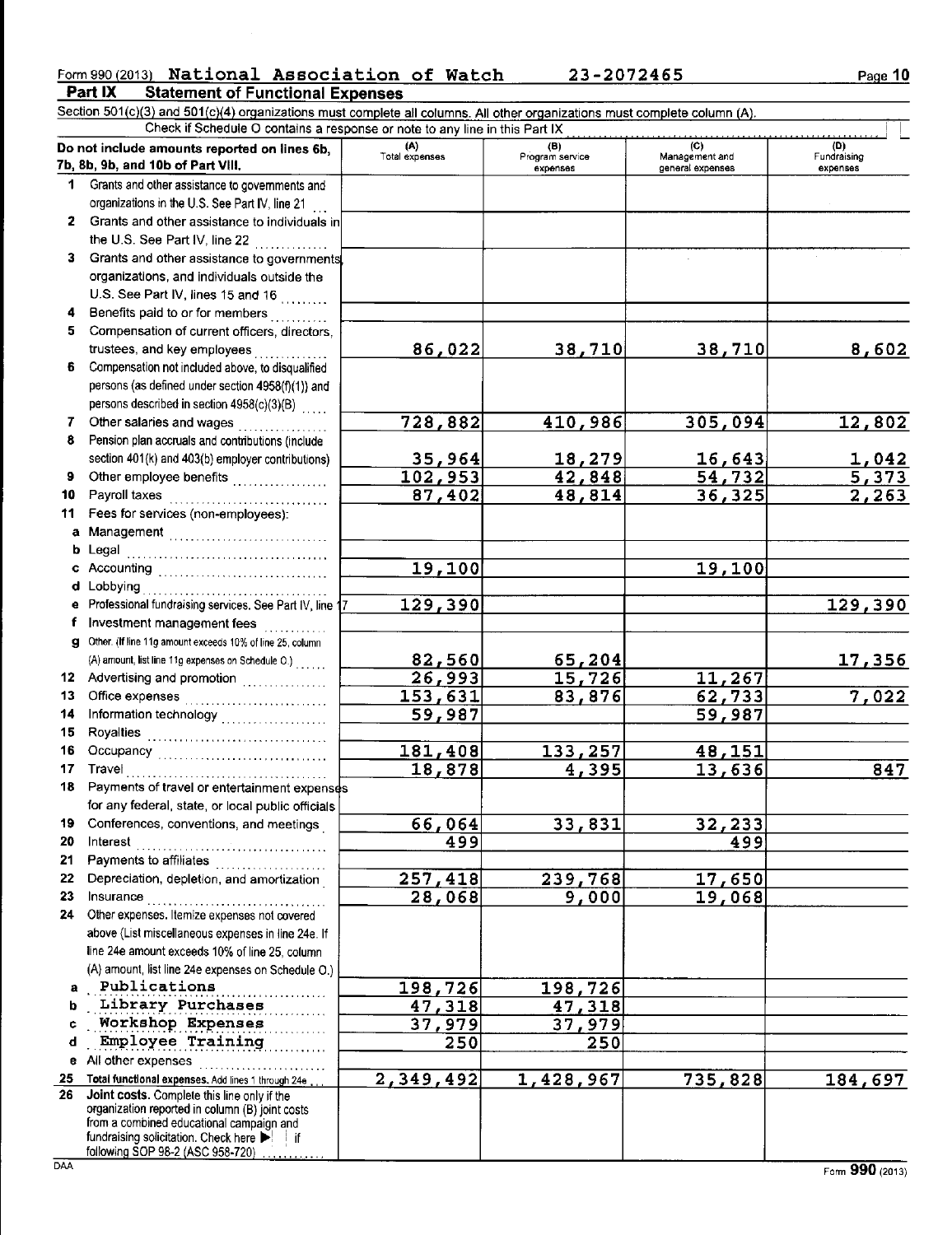# Form 990 (2013) National Association of Watch 23-2072465<br>Part X Balance Sheet

|                             |    | Check if Schedule O contains a response or note to any line in this Part X                   |                       |                          |                |                    |
|-----------------------------|----|----------------------------------------------------------------------------------------------|-----------------------|--------------------------|----------------|--------------------|
|                             |    |                                                                                              |                       | (A)<br>Beginning of year |                | (B)<br>End of year |
|                             | 1  |                                                                                              |                       | 213,679                  | $\mathbf{1}$   | 181,043            |
|                             | 2  |                                                                                              | 406, 163              | $\overline{\mathbf{2}}$  | 707,695        |                    |
|                             | 3  |                                                                                              |                       | 3                        | 183,625        |                    |
|                             | 4  |                                                                                              |                       | 2,507                    | 4              | 16,702             |
|                             | 5  | Loans and other receivables from current and former officers, directors,                     |                       |                          |                |                    |
|                             |    | trustees, key employees, and highest compensated employees.                                  |                       |                          |                |                    |
|                             |    | Complete Part II of Schedule L                                                               |                       |                          | 5              |                    |
|                             | 6  | Loans and other receivables from other disqualified persons (as defined under section        |                       |                          |                |                    |
|                             |    | $4958(f)(1)$ , persons described in section $4958(c)(3)(B)$ , and contributing employers and |                       |                          |                |                    |
|                             |    | sponsoring organizations of section 501(c)(9) voluntary employees' beneficiary               |                       |                          |                |                    |
|                             |    | organizations (see instructions). Complete Part II of Schedule L                             |                       |                          | 6              |                    |
| Assets                      | 7  |                                                                                              | . <b>.</b> .          |                          | $\overline{7}$ |                    |
|                             | 8  | Inventories for sale or use                                                                  |                       | 47,414                   | $\bf{8}$       | 48,980             |
|                             | 9  |                                                                                              |                       | 73,817                   | $\mathbf{9}$   | 82,875             |
|                             |    | 10a Land, buildings, and equipment: cost or                                                  |                       |                          |                |                    |
|                             |    | other basis. Complete Part VI of Schedule D    10a   10, 598, 556                            |                       |                          |                |                    |
|                             |    |                                                                                              |                       | 5, 342, 676 10c          |                | <u>5,111,843</u>   |
|                             | 11 |                                                                                              |                       | 2,198,279                | 11             | <u>1,912,653</u>   |
|                             | 12 |                                                                                              |                       |                          | 12             |                    |
|                             | 13 |                                                                                              |                       |                          | 13             |                    |
|                             | 14 | Intangible assets                                                                            |                       |                          | 14             |                    |
|                             | 15 | Other assets. See Part IV, line 11                                                           |                       |                          |                |                    |
|                             | 16 |                                                                                              |                       | $\overline{8,284,535}$   | 15             |                    |
|                             | 17 | Total assets. Add lines 1 through 15 (must equal line 34)                                    |                       | 225,807                  | 16             | 8, 245, 416        |
|                             | 18 |                                                                                              |                       | 17                       | 199,092        |                    |
|                             | 19 | Grants payable                                                                               |                       | 73,827                   | 18             |                    |
|                             |    | Deferred revenue                                                                             |                       |                          | 19             | 61,377             |
|                             | 20 |                                                                                              |                       |                          | 20             |                    |
|                             | 21 | Escrow or custodial account liability. Complete Part IV of Schedule D                        |                       |                          | 21             |                    |
| Liabilities                 | 22 | Loans and other payables to current and former officers, directors,                          |                       |                          |                |                    |
|                             |    | trustees, key employees, highest compensated employees, and                                  |                       |                          |                |                    |
|                             |    | disqualified persons. Complete Part II of Schedule L                                         | . <b>. .</b> <i>.</i> |                          | 22             |                    |
|                             | 23 | Secured mortgages and notes payable to unrelated third parties                               |                       |                          | 23             |                    |
|                             | 24 |                                                                                              |                       |                          | 24             |                    |
|                             | 25 | Other liabilities (including federal income tax, payables to related third                   |                       |                          |                |                    |
|                             |    | parties, and other liabilities not included on lines 17-24). Complete Part X                 |                       |                          |                |                    |
|                             |    | of Schedule D                                                                                |                       | 179,156                  | 25             | 169,187            |
|                             | 26 |                                                                                              |                       | 478,790                  | 26             | 429,656            |
|                             |    | Organizations that follow SFAS 117 (ASC 958), check here $\blacktriangleright X$ and         |                       |                          |                |                    |
|                             |    | complete lines 27 through 29, and lines 33 and 34.                                           |                       |                          |                |                    |
|                             | 27 | Unrestricted net assets                                                                      |                       | 7,132,676                | 27             | 6,955,104          |
|                             | 28 |                                                                                              |                       | $\overline{213,938}$ 28  |                | 163,563            |
|                             | 29 | Permanently restricted net assets                                                            |                       | 459, 131                 | 29             | 697,093            |
|                             |    | Organizations that do not follow SFAS 117 (ASC 958), check here                              | ∣ and                 |                          |                |                    |
|                             |    | complete lines 30 through 34.                                                                |                       |                          |                |                    |
|                             | 30 | Capital stock or trust principal, or current funds                                           |                       |                          | 30             |                    |
| Net Assets or Fund Balances | 31 | Paid-in or capital surplus, or land, building, or equipment fund [                           |                       |                          | 31             |                    |
|                             | 32 | Retained earnings, endowment, accumulated income, or other funds                             |                       |                          | 32             |                    |
|                             | 33 | Total net assets or fund balances                                                            |                       | 7,805,745                | 33             | 7,815,760          |
|                             | 34 |                                                                                              | 8, 284, 535           | 34                       | 8,245,416      |                    |

Form  $990(2013)$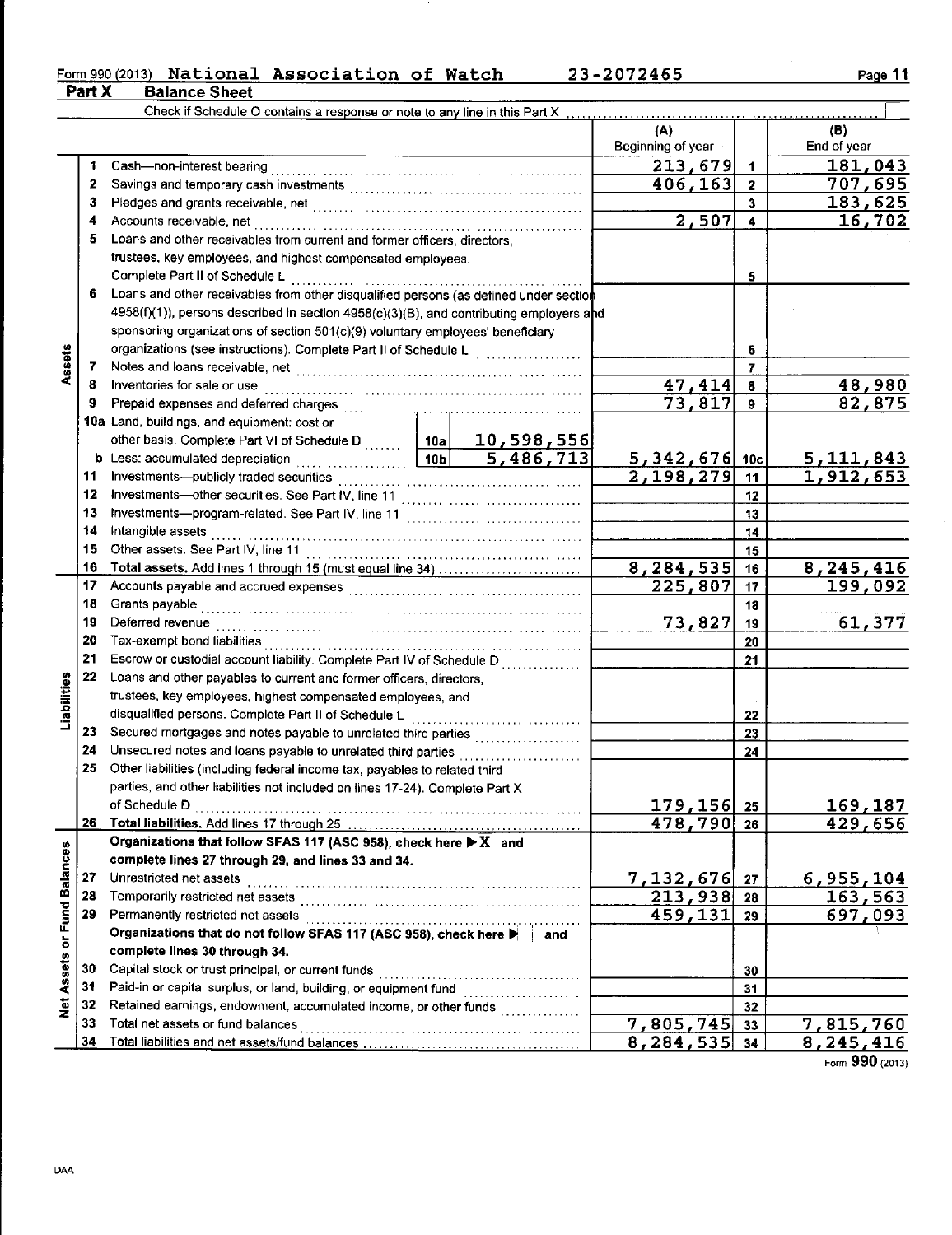|    | Form 990 (2013) National Association of Watch<br>23-2072465                                                   |                         |                        |        | Page 12        |
|----|---------------------------------------------------------------------------------------------------------------|-------------------------|------------------------|--------|----------------|
|    | Part XI<br><b>Reconciliation of Net Assets</b>                                                                |                         |                        |        |                |
|    |                                                                                                               |                         |                        |        |                |
| 1  |                                                                                                               | $\blacksquare$          | $\overline{2,335,137}$ |        |                |
| 2  |                                                                                                               | $\overline{2}$          | 2,349,492              |        |                |
| 3  | Revenue less expenses. Subtract line 2 from line 1                                                            | $\overline{\mathbf{3}}$ |                        |        | <u>-14,355</u> |
| 4  | Net assets or fund balances at beginning of year (must equal Part X, line 33, column (A))                     | $\overline{\mathbf{4}}$ | 7,805,745              |        |                |
| 5  | Net unrealized gains (losses) on investments [1999] www.community.com/www.community.com/www.com/www.com/      | $\overline{\mathbf{5}}$ |                        |        | 24,370         |
| 6  |                                                                                                               | 6                       |                        |        |                |
| 7  | Investment expenses                                                                                           |                         |                        |        |                |
| 8  | Prior period adjustments                                                                                      | 8                       |                        |        |                |
| 9  |                                                                                                               |                         |                        |        |                |
| 10 | Net assets or fund balances at end of year. Combine lines 3 through 9 (must equal Part X, line                |                         |                        |        |                |
|    |                                                                                                               | 10                      | 7,815,760              |        |                |
|    | <b>Part XII</b><br><b>Financial Statements and Reporting</b>                                                  |                         |                        |        |                |
|    |                                                                                                               |                         |                        |        |                |
|    |                                                                                                               |                         |                        | Yes No |                |
|    | $\mathbf{X}$ Accrual<br>Accounting method used to prepare the Form 990:     Cash<br>Other                     |                         |                        |        |                |
|    | If the organization changed its method of accounting from a prior year or checked "Other," explain in         |                         |                        |        |                |
|    | Schedule O.                                                                                                   |                         |                        |        |                |
|    | 2a Were the organization's financial statements compiled or reviewed by an independent accountant?            |                         | 2a                     |        | x              |
|    | If "Yes," check a box below to indicate whether the financial statements for the year were compiled or        |                         |                        |        |                |
|    | reviewed on a separate basis, consolidated basis, or both:                                                    |                         |                        |        |                |
|    | Separate basis Consolidated basis Both consolidated and separate basis                                        |                         |                        |        |                |
|    |                                                                                                               |                         | 2 <sub>b</sub>         | x      |                |
|    | If "Yes," check a box below to indicate whether the financial statements for the year were audited on a       |                         |                        |        |                |
|    | separate basis, consolidated basis, or both:                                                                  |                         |                        |        |                |
|    | $ \mathbf{X} $ Separate basis Consolidated basis Both consolidated and separate basis                         |                         |                        |        |                |
|    | c If "Yes" to line 2a or 2b, does the organization have a committee that assumes responsibility for oversight |                         |                        |        |                |
|    | of the audit, review, or compilation of its financial statements and selection of an independent accountant?  |                         | 2c                     | X      |                |

| If the organization changed either its oversight process or selection process during the tax year, explain in         |  |
|-----------------------------------------------------------------------------------------------------------------------|--|
| Schedule O                                                                                                            |  |
| 3a As a result of a federal award, was the organization required to undergo an audit or audits as set forth in        |  |
| the Single Audit Act and OMB Circular A-133?                                                                          |  |
| <b>b</b> If "Yes," did the organization undergo the required audit or audits? If the organization did not undergo the |  |

|  | required audit or audits, explain why in Schedule O and describe any steps taken to undergo such audits |
|--|---------------------------------------------------------------------------------------------------------|

 $r = 990 (2013)$ 

 $3a$ 

 $3<sub>b</sub>$ 

 $\mathbf{x}$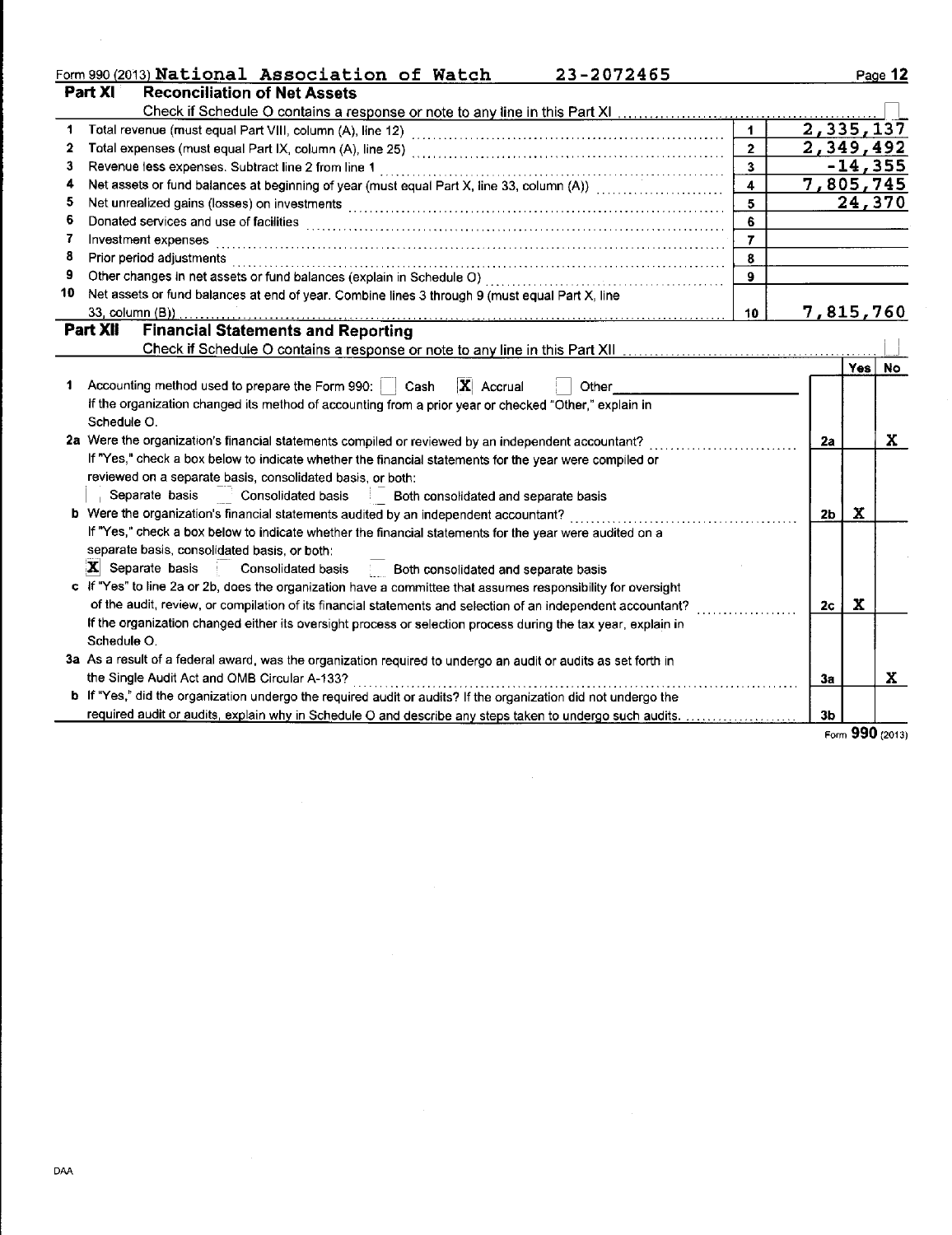| <b>SCHEDULE A</b>                                                                                                             | (Form 990 or 990-EZ)                                        |                                                                                                                             | <b>Public Charity Status and Public Support</b><br>Complete if the organization is a section 501(c)(3) organization or a section<br>4947(a)(1) nonexempt charitable trust.                                                                                                                                                                                                                                                                                                                                                                                                                                                                                                                                                                                                                                                                                                                                                                                                                                                                                                                                                                                                                                                                                                                                                                                                                                                                                                                                                                                                                                                                                                                                                                                                                                                                                                                                                                                                                                                                                                                                                                                           |                                                                                                                     |                                                                               |     |                                                                           |                      |                                                     |                   |                                      | OMB No. 1545-0047 |  |
|-------------------------------------------------------------------------------------------------------------------------------|-------------------------------------------------------------|-----------------------------------------------------------------------------------------------------------------------------|----------------------------------------------------------------------------------------------------------------------------------------------------------------------------------------------------------------------------------------------------------------------------------------------------------------------------------------------------------------------------------------------------------------------------------------------------------------------------------------------------------------------------------------------------------------------------------------------------------------------------------------------------------------------------------------------------------------------------------------------------------------------------------------------------------------------------------------------------------------------------------------------------------------------------------------------------------------------------------------------------------------------------------------------------------------------------------------------------------------------------------------------------------------------------------------------------------------------------------------------------------------------------------------------------------------------------------------------------------------------------------------------------------------------------------------------------------------------------------------------------------------------------------------------------------------------------------------------------------------------------------------------------------------------------------------------------------------------------------------------------------------------------------------------------------------------------------------------------------------------------------------------------------------------------------------------------------------------------------------------------------------------------------------------------------------------------------------------------------------------------------------------------------------------|---------------------------------------------------------------------------------------------------------------------|-------------------------------------------------------------------------------|-----|---------------------------------------------------------------------------|----------------------|-----------------------------------------------------|-------------------|--------------------------------------|-------------------|--|
|                                                                                                                               | Department of the Treasury                                  |                                                                                                                             |                                                                                                                                                                                                                                                                                                                                                                                                                                                                                                                                                                                                                                                                                                                                                                                                                                                                                                                                                                                                                                                                                                                                                                                                                                                                                                                                                                                                                                                                                                                                                                                                                                                                                                                                                                                                                                                                                                                                                                                                                                                                                                                                                                      | Attach to Form 990 or Form 990-EZ.                                                                                  |                                                                               |     |                                                                           |                      |                                                     |                   |                                      |                   |  |
| Information about Schedule A (Form 990 or 990-EZ) and its instructions is at www.irs.gov/form990.<br>Internal Revenue Service |                                                             |                                                                                                                             |                                                                                                                                                                                                                                                                                                                                                                                                                                                                                                                                                                                                                                                                                                                                                                                                                                                                                                                                                                                                                                                                                                                                                                                                                                                                                                                                                                                                                                                                                                                                                                                                                                                                                                                                                                                                                                                                                                                                                                                                                                                                                                                                                                      |                                                                                                                     |                                                                               |     |                                                                           |                      |                                                     | <b>Inspection</b> |                                      |                   |  |
|                                                                                                                               | Name of the organization                                    |                                                                                                                             | National Association of Watch                                                                                                                                                                                                                                                                                                                                                                                                                                                                                                                                                                                                                                                                                                                                                                                                                                                                                                                                                                                                                                                                                                                                                                                                                                                                                                                                                                                                                                                                                                                                                                                                                                                                                                                                                                                                                                                                                                                                                                                                                                                                                                                                        |                                                                                                                     |                                                                               |     |                                                                           |                      | <b>Employer Identification number</b>               |                   |                                      |                   |  |
| Part I                                                                                                                        |                                                             |                                                                                                                             | and Clock Collectors, Inc.<br>Reason for Public Charity Status (All organizations must complete this part.) See instructions.                                                                                                                                                                                                                                                                                                                                                                                                                                                                                                                                                                                                                                                                                                                                                                                                                                                                                                                                                                                                                                                                                                                                                                                                                                                                                                                                                                                                                                                                                                                                                                                                                                                                                                                                                                                                                                                                                                                                                                                                                                        |                                                                                                                     |                                                                               |     |                                                                           |                      | 23-2072465                                          |                   |                                      |                   |  |
|                                                                                                                               |                                                             |                                                                                                                             | The organization is not a private foundation because it is: (For lines 1 through 11, check only one box.)                                                                                                                                                                                                                                                                                                                                                                                                                                                                                                                                                                                                                                                                                                                                                                                                                                                                                                                                                                                                                                                                                                                                                                                                                                                                                                                                                                                                                                                                                                                                                                                                                                                                                                                                                                                                                                                                                                                                                                                                                                                            |                                                                                                                     |                                                                               |     |                                                                           |                      |                                                     |                   |                                      |                   |  |
| 1<br>2<br>3<br>5<br>6<br>7<br>8<br>$ \mathbf{X} $<br>9<br>10<br>11                                                            | city, and state:<br>Type I<br>a<br>or section $509(a)(2)$ . | section 170(b)(1)(A)(iv). (Complete Part II.)<br>described in section 170(b)(1)(A)(vi). (Complete Part II.)<br>ь<br>Type II | A church, convention of churches, or association of churches described in section 170(b)(1)(A)(i).<br>A school described in section 170(b)(1)(A)(ii). (Attach Schedule E.)<br>A hospital or a cooperative hospital service organization described in section 170(b)(1)(A)(iii).<br>A medical research organization operated in conjunction with a hospital described in section 170(b)(1)(A)(iii). Enter the hospital's name,<br>An organization operated for the benefit of a college or university owned or operated by a governmental unit described in<br>A federal, state, or local government or governmental unit described in section 170(b)(1)(A)(v).<br>An organization that normally receives a substantial part of its support from a governmental unit or from the general public<br>A community trust described in section 170(b)(1)(A)(vi). (Complete Part II.)<br>An organization that normally receives: (1) more than 33 1/3% of its support from contributions, membership fees, and gross<br>receipts from activities related to its exempt functions—subject to certain exceptions, and (2) no more than 33 1/3% of its<br>support from gross investment income and unrelated business taxable income (less section 511 tax) from businesses<br>acquired by the organization after June 30, 1975. See section 509(a)(2). (Complete Part III.)<br>An organization organized and operated exclusively to test for public safety. See section 509(a)(4).<br>An organization organized and operated exclusively for the benefit of, to perform the functions of, or to carry out the<br>purposes of one or more publicly supported organizations described in section 509(a)(1) or section 509(a)(2). See section<br>509(a)(3). Check the box that describes the type of supporting organization and complete lines 11e through 11h.<br>Type III-Functionally integrated<br>C.<br>By checking this box, I certify that the organization is not controlled directly or indirectly by one or more disqualified persons<br>other than foundation managers and other than one or more publicly supported organizations described in section $509(a)(1)$ |                                                                                                                     |                                                                               | d i |                                                                           |                      |                                                     |                   | Type III-Non-functionally integrated |                   |  |
| f<br>g                                                                                                                        |                                                             | organization, check this box                                                                                                | If the organization received a written determination from the IRS that it is a Type I, Type II, or Type III supporting<br>Since August 17, 2006, has the organization accepted any gift or contribution from any of the                                                                                                                                                                                                                                                                                                                                                                                                                                                                                                                                                                                                                                                                                                                                                                                                                                                                                                                                                                                                                                                                                                                                                                                                                                                                                                                                                                                                                                                                                                                                                                                                                                                                                                                                                                                                                                                                                                                                              |                                                                                                                     |                                                                               |     |                                                                           |                      |                                                     |                   |                                      |                   |  |
|                                                                                                                               | following persons?                                          |                                                                                                                             |                                                                                                                                                                                                                                                                                                                                                                                                                                                                                                                                                                                                                                                                                                                                                                                                                                                                                                                                                                                                                                                                                                                                                                                                                                                                                                                                                                                                                                                                                                                                                                                                                                                                                                                                                                                                                                                                                                                                                                                                                                                                                                                                                                      |                                                                                                                     |                                                                               |     |                                                                           |                      |                                                     |                   |                                      |                   |  |
|                                                                                                                               |                                                             |                                                                                                                             | (i) A person who directly or indirectly controls, either alone or together with persons described in (ii) and<br>(iii) below, the governing body of the supported organization?                                                                                                                                                                                                                                                                                                                                                                                                                                                                                                                                                                                                                                                                                                                                                                                                                                                                                                                                                                                                                                                                                                                                                                                                                                                                                                                                                                                                                                                                                                                                                                                                                                                                                                                                                                                                                                                                                                                                                                                      |                                                                                                                     |                                                                               |     |                                                                           |                      |                                                     |                   | Yes                                  | No                |  |
|                                                                                                                               |                                                             | (ii) A family member of a person described in (i) above?                                                                    |                                                                                                                                                                                                                                                                                                                                                                                                                                                                                                                                                                                                                                                                                                                                                                                                                                                                                                                                                                                                                                                                                                                                                                                                                                                                                                                                                                                                                                                                                                                                                                                                                                                                                                                                                                                                                                                                                                                                                                                                                                                                                                                                                                      | and the contract of the contract of the contract of the contract of the contract of the contract of the contract of |                                                                               |     |                                                                           |                      |                                                     |                   | 11g(i)<br>11g(i)                     |                   |  |
|                                                                                                                               |                                                             |                                                                                                                             | (iii) A 35% controlled entity of a person described in (i) or (ii) above?                                                                                                                                                                                                                                                                                                                                                                                                                                                                                                                                                                                                                                                                                                                                                                                                                                                                                                                                                                                                                                                                                                                                                                                                                                                                                                                                                                                                                                                                                                                                                                                                                                                                                                                                                                                                                                                                                                                                                                                                                                                                                            |                                                                                                                     |                                                                               |     |                                                                           |                      |                                                     |                   | [11g(iii)                            |                   |  |
| h                                                                                                                             |                                                             |                                                                                                                             | Provide the following information about the supported organization(s).                                                                                                                                                                                                                                                                                                                                                                                                                                                                                                                                                                                                                                                                                                                                                                                                                                                                                                                                                                                                                                                                                                                                                                                                                                                                                                                                                                                                                                                                                                                                                                                                                                                                                                                                                                                                                                                                                                                                                                                                                                                                                               |                                                                                                                     |                                                                               |     |                                                                           |                      |                                                     |                   |                                      |                   |  |
|                                                                                                                               | (i) Name of supported<br>organization                       | $(II)$ EIN                                                                                                                  | (iii) Type of organization<br>(described on lines 1-9<br>above or IRC section<br>(see instructions))                                                                                                                                                                                                                                                                                                                                                                                                                                                                                                                                                                                                                                                                                                                                                                                                                                                                                                                                                                                                                                                                                                                                                                                                                                                                                                                                                                                                                                                                                                                                                                                                                                                                                                                                                                                                                                                                                                                                                                                                                                                                 |                                                                                                                     | (iv) is the organization<br>in col. (i) listed in your<br>governing document? |     | (v) Did you notify<br>the organization in<br>col. (i) of your<br>support? | brganization in col. | (vi) is the<br>(i) organized in the<br><b>U.S.?</b> |                   | (vii) Amount of monetary<br>support  |                   |  |
|                                                                                                                               |                                                             |                                                                                                                             |                                                                                                                                                                                                                                                                                                                                                                                                                                                                                                                                                                                                                                                                                                                                                                                                                                                                                                                                                                                                                                                                                                                                                                                                                                                                                                                                                                                                                                                                                                                                                                                                                                                                                                                                                                                                                                                                                                                                                                                                                                                                                                                                                                      | Yes                                                                                                                 | No                                                                            | Yes | No                                                                        | Yes                  | No                                                  |                   |                                      |                   |  |
| (A)                                                                                                                           |                                                             |                                                                                                                             |                                                                                                                                                                                                                                                                                                                                                                                                                                                                                                                                                                                                                                                                                                                                                                                                                                                                                                                                                                                                                                                                                                                                                                                                                                                                                                                                                                                                                                                                                                                                                                                                                                                                                                                                                                                                                                                                                                                                                                                                                                                                                                                                                                      |                                                                                                                     |                                                                               |     |                                                                           |                      |                                                     |                   |                                      |                   |  |
| (B)                                                                                                                           |                                                             |                                                                                                                             |                                                                                                                                                                                                                                                                                                                                                                                                                                                                                                                                                                                                                                                                                                                                                                                                                                                                                                                                                                                                                                                                                                                                                                                                                                                                                                                                                                                                                                                                                                                                                                                                                                                                                                                                                                                                                                                                                                                                                                                                                                                                                                                                                                      |                                                                                                                     |                                                                               |     |                                                                           |                      |                                                     |                   |                                      |                   |  |
| (C)                                                                                                                           |                                                             |                                                                                                                             |                                                                                                                                                                                                                                                                                                                                                                                                                                                                                                                                                                                                                                                                                                                                                                                                                                                                                                                                                                                                                                                                                                                                                                                                                                                                                                                                                                                                                                                                                                                                                                                                                                                                                                                                                                                                                                                                                                                                                                                                                                                                                                                                                                      |                                                                                                                     |                                                                               |     |                                                                           |                      |                                                     |                   |                                      |                   |  |
| (D)                                                                                                                           |                                                             |                                                                                                                             |                                                                                                                                                                                                                                                                                                                                                                                                                                                                                                                                                                                                                                                                                                                                                                                                                                                                                                                                                                                                                                                                                                                                                                                                                                                                                                                                                                                                                                                                                                                                                                                                                                                                                                                                                                                                                                                                                                                                                                                                                                                                                                                                                                      |                                                                                                                     |                                                                               |     |                                                                           |                      |                                                     |                   |                                      |                   |  |
| (E)                                                                                                                           |                                                             |                                                                                                                             |                                                                                                                                                                                                                                                                                                                                                                                                                                                                                                                                                                                                                                                                                                                                                                                                                                                                                                                                                                                                                                                                                                                                                                                                                                                                                                                                                                                                                                                                                                                                                                                                                                                                                                                                                                                                                                                                                                                                                                                                                                                                                                                                                                      |                                                                                                                     |                                                                               |     |                                                                           |                      |                                                     |                   |                                      |                   |  |
| Total                                                                                                                         |                                                             |                                                                                                                             |                                                                                                                                                                                                                                                                                                                                                                                                                                                                                                                                                                                                                                                                                                                                                                                                                                                                                                                                                                                                                                                                                                                                                                                                                                                                                                                                                                                                                                                                                                                                                                                                                                                                                                                                                                                                                                                                                                                                                                                                                                                                                                                                                                      |                                                                                                                     |                                                                               |     |                                                                           |                      |                                                     |                   |                                      |                   |  |

For Paperwork Reduction Act Notice, see the Instructions for Form 990 or 990-EZ.

Schedule A (Form 990 or 990-EZ) 2013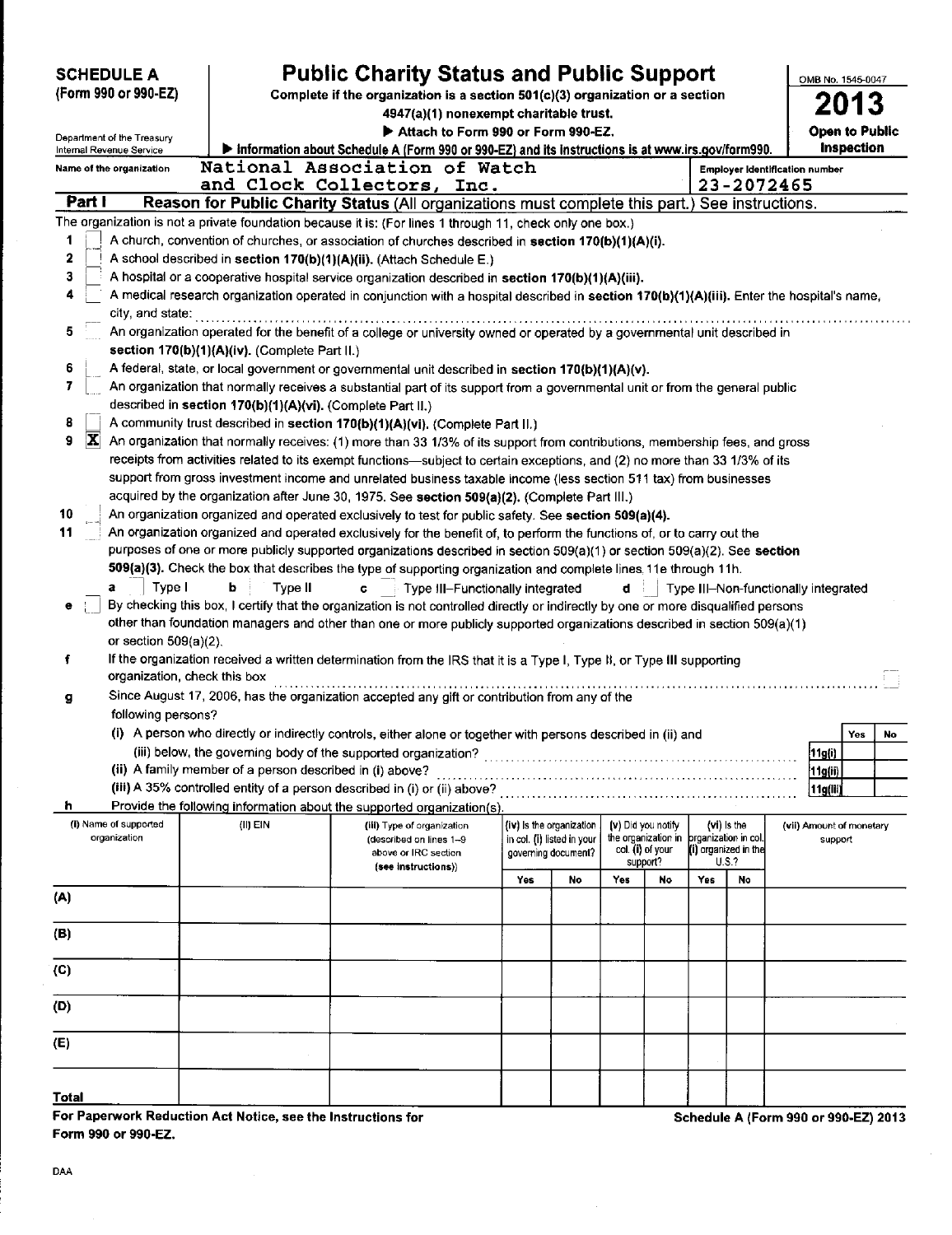# Schedule A (Form 990 or 990-EZ) 2013 National Association of Watch 23-2072465 Page 2<br>Part II Support Schedule for Organizations Described in Sections 170(b)(1)(A)(iv) and 170(b)(1)(A)(vi)

Support Schedule for Organizations Described in Sections 170(b)(1)(A)(iv) and 170(b)(1)(A)(vi) (Complete only if you checked the box on line 5, 7, or 8 of Part I or if lhe organization failed to qualify under Part III. If the organization fails to qualify under the tests listed below, please complete Part III.)  $\overline{\cdots}$ 

|              | <b>Section A. Public Support</b>                                                                                                                                                                                            |          |          |            |            |            |           |
|--------------|-----------------------------------------------------------------------------------------------------------------------------------------------------------------------------------------------------------------------------|----------|----------|------------|------------|------------|-----------|
|              | Calendar year (or fiscal year beginning in)                                                                                                                                                                                 | (a) 2009 | (b) 2010 | $(c)$ 2011 | (d) $2012$ | (e) $2013$ | (f) Total |
| 1            | Gifts, grants, contributions, and<br>membership fees received. (Do not<br>include any "unusual grants.")                                                                                                                    |          |          |            |            |            |           |
| $\mathbf{z}$ | Tax revenues levied for the<br>organization's benefit and either paid<br>to or expended on its behalf                                                                                                                       |          |          |            |            |            |           |
| 3            | The value of services or facilities<br>furnished by a governmental unit to the<br>organization without charge                                                                                                               |          |          |            |            |            |           |
| 4            | Total. Add lines 1 through 3                                                                                                                                                                                                |          |          |            |            |            |           |
| 5            | The portion of total contributions by<br>each person (other than a<br>governmental unit or publicly<br>supported organization) included on<br>line 1 that exceeds 2% of the amount<br>shown on line 11, column (f) $\ldots$ |          |          |            |            |            |           |
| 6.           | Public support. Subtract line 5 from line 4.                                                                                                                                                                                |          |          |            |            |            |           |
|              | <b>Section B. Total Support</b>                                                                                                                                                                                             |          |          |            |            |            |           |
|              | Calendar year (or fiscal year beginning in)                                                                                                                                                                                 | (a) 2009 | (b) 2010 | $(c)$ 2011 | (d) $2012$ | (e) $2013$ | (f) Total |
| 7            | Amounts from line 4                                                                                                                                                                                                         |          |          |            |            |            |           |
| 8            | Gross income from interest, dividends,<br>payments received on securities loans,<br>rents, royalties and income from similar<br><b>SOUFCES</b>                                                                              |          |          |            |            |            |           |
| 9            | Net income from unrelated business<br>activities, whether or not the business<br>is regularly carried on                                                                                                                    |          |          |            |            |            |           |
| 10           | Other income. Do not include gain or<br>loss from the sale of capital assets<br>(Explain in Part IV.)                                                                                                                       |          |          |            |            |            |           |
| 11           | Total support. Add lines 7 through 10                                                                                                                                                                                       |          |          |            |            |            |           |
| 12           | Gross receipts from related activities, etc. (see instructions)                                                                                                                                                             |          |          |            |            | 12         |           |
| 13           | First five years. If the Form 990 is for the organization's first, second, third, fourth, or fifth tax year as a section 501(c)(3)                                                                                          |          |          |            |            |            |           |
|              | organization, check this box and stop here                                                                                                                                                                                  |          |          |            |            |            |           |
|              | Section C. Computation of Public Support Percentage                                                                                                                                                                         |          |          |            |            |            |           |
| 14           |                                                                                                                                                                                                                             |          |          |            |            | 14         | %         |
| 15           | Public support percentage from 2012 Schedule A, Part II, line 14                                                                                                                                                            |          |          |            |            | 15         | %         |
| 16a          | 33 1/3% support test-2013. If the organization did not check the box on line 13, and line 14 is 33 1/3% or more, check this                                                                                                 |          |          |            |            |            |           |
|              | box and stop here. The organization qualifies as a publicly supported organization                                                                                                                                          |          |          |            |            |            |           |
|              | b 33 1/3% support test-2012. If the organization did not check a box on line 13 or 16a, and line 15 is 33 1/3% or more,                                                                                                     |          |          |            |            |            |           |
|              |                                                                                                                                                                                                                             |          |          |            |            |            |           |
|              | 17a 10%-facts-and-circumstances test—2013. If the organization did not check a box on line 13, 16a, or 16b, and line 14 is                                                                                                  |          |          |            |            |            |           |
|              | 10% or more, and if the organization meets the "facts-and-circumstances" test, check this box and stop here. Explain in                                                                                                     |          |          |            |            |            |           |
|              | Part IV how the organization meets the "facts-and-circumstances" test. The organization qualifies as a publicly supported                                                                                                   |          |          |            |            |            |           |
|              | organization                                                                                                                                                                                                                |          |          |            |            |            |           |
| b            | 10%-facts-and-circumstances test-2012. If the organization did not check a box on line 13, 16a, 16b, or 17a, and line                                                                                                       |          |          |            |            |            |           |
|              | 15 is 10% or more, and if the organization meets the "facts-and-circumstances" test, check this box and stop here.                                                                                                          |          |          |            |            |            |           |
|              | Explain in Part IV how the organization meets the "facts-and-circumstances" test. The organization qualifies as a publicly                                                                                                  |          |          |            |            |            |           |
|              | supported organization                                                                                                                                                                                                      |          |          |            |            |            |           |
| 18           | Private foundation. If the organization did not check a box on line 13, 16a, 16b, 17a, or 17b, check this box and see                                                                                                       |          |          |            |            |            |           |
|              | instructions                                                                                                                                                                                                                |          |          |            |            |            |           |
|              |                                                                                                                                                                                                                             |          |          |            |            |            |           |

Schedule A (Form 990 or 990-EZ) 2013

 $\overline{a}$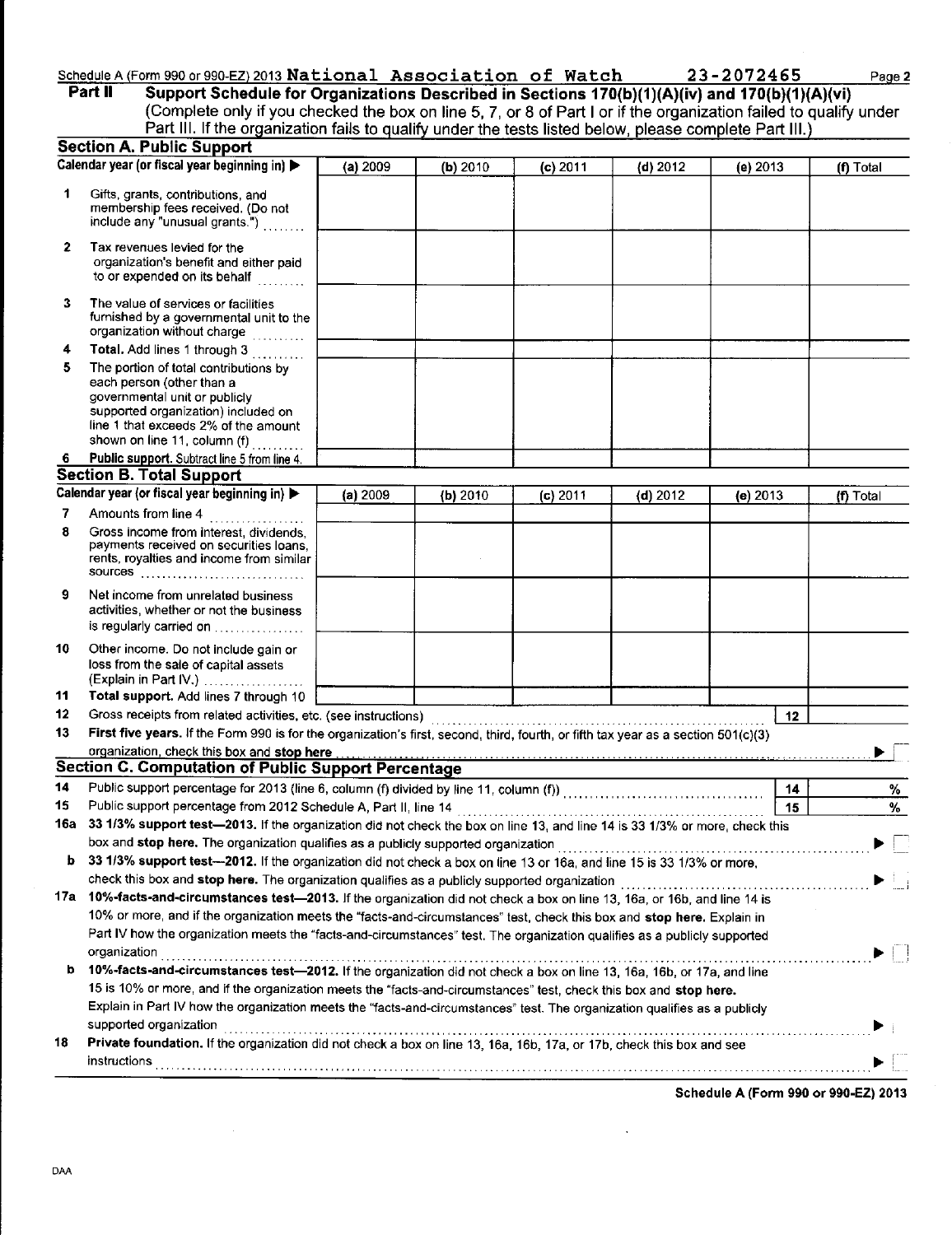#### Schedule A (Form 990 or 990-EZ) 2013 National Association of Watch Part III

23-2072465

Page 3

Support Schedule for Organizations Described in Section 509(a)(2) (Complete only if you checked the box on line 9 of Part I or if the organization failed If the organization fails to qualify under the tests listed below, please complete Part qualify under Part ll.

|             | <b>Section A. Public Support</b>                                                                                                                                                                                                                                     |           |           |            |             |            |                         |
|-------------|----------------------------------------------------------------------------------------------------------------------------------------------------------------------------------------------------------------------------------------------------------------------|-----------|-----------|------------|-------------|------------|-------------------------|
|             | Calendar year (or fiscal year beginning in)                                                                                                                                                                                                                          | (a) 2009  | (b) 2010  | $(c)$ 2011 | $(d)$ 2012  | $(e)$ 2013 | (f) Total               |
| 1           | Gifts, grants, contributions, and membership<br>fees received. (Do not include any "unusual                                                                                                                                                                          | 205,095   | 170,101   | 363,345    | 344,529     | 594,304    | 1,677,374               |
| $\mathbf 2$ | Gross receipts from admissions, merchandise<br>sold or services performed, or facilities<br>furnished in any activity that is related to the<br>organization's tax-exempt purpose                                                                                    | 2,193,190 | 2,175,972 | 1,937,104  | 1,703,565   | 1,678,290  | 9,688,121               |
| 3           | Gross receipts from activities that are not an<br>unrelated trade or business under section 513                                                                                                                                                                      |           |           |            |             |            |                         |
| 4           | Tax revenues levied for the<br>organization's benefit and either paid<br>to or expended on its behalf                                                                                                                                                                |           |           |            |             |            |                         |
| 5           | The value of services or facilities<br>furnished by a governmental unit to the<br>organization without charge                                                                                                                                                        |           |           |            |             |            |                         |
| 6           | Total. Add lines 1 through 5                                                                                                                                                                                                                                         | 2,398,285 | 2,346,073 | 2,300,449  | 2,048,094   | 2,272,594  | 11,365,495              |
|             | 7a Amounts included on lines 1, 2, and 3<br>received from disqualified persons                                                                                                                                                                                       | 11,271    | 4,468     | 28,037     | 15,981      | 81,461     | 141,218                 |
| ь.          | Amounts included on lines 2 and 3<br>received from other than disqualified<br>persons that exceed the greater of \$5,000<br>or 1% of the amount on line 13 for the year                                                                                              |           |           |            |             |            |                         |
| c.          | Add lines 7a and 7b<br>.                                                                                                                                                                                                                                             | 11,271    | 4,468     | 28,037     | 15,981      | 81,461     | 141,218                 |
| 8           | Public support (Subtract line 7c from<br>line $6.$                                                                                                                                                                                                                   |           |           |            |             |            | 11, 224, 277            |
|             | <b>Section B. Total Support</b>                                                                                                                                                                                                                                      |           |           |            |             |            |                         |
|             | Calendar year (or fiscal year beginning in)                                                                                                                                                                                                                          | (a) 2009  | (b) 2010  | $(c)$ 2011 | (d) 2012    | $(e)$ 2013 | (f) Total               |
| 9           | Amounts from line 6<br><u>a serial de la califación de la califación de la califación de la califación de la califación de la califación </u>                                                                                                                        | 2,398,285 | 2,346,073 | 2,300,449  | 2,048,094   | 2,272,594  | 11, 365, 495            |
|             | 10a Gross income from interest, dividends,<br>payments received on securities loans, rents,<br>royalties and income from similar sources                                                                                                                             | 36,230    | 50,246    | 80,885     | 83,722      | 73,342     | 324,425                 |
|             | <b>b</b> Unrelated business taxable income (less<br>section 511 taxes) from businesses<br>acquired after June 30, 1975                                                                                                                                               |           |           |            |             |            |                         |
|             | c Add lines 10a and 10b                                                                                                                                                                                                                                              | 36, 230   | 50, 246   | 80,885     | 83,722      | 73,342     | 324,425                 |
| 11          | Net income from unrelated business<br>activities not included in line 10b, whether<br>or not the business is regularly carried on                                                                                                                                    |           |           |            |             |            |                         |
| 12          | Other income. Do not include gain or<br>loss from the sale of capital assets<br>(Explain in Part IV.)                                                                                                                                                                |           |           |            |             |            |                         |
| 13          | Total support. (Add lines 9, 10c, 11,                                                                                                                                                                                                                                |           |           |            |             |            |                         |
|             | and $12.$ )<br>.                                                                                                                                                                                                                                                     | 2,434,515 | 2,396,319 | 2,381,334  | 2, 131, 816 | 2,345,936  | 11,689,920              |
| 14          | First five years. If the Form 990 is for the organization's first, second, third, fourth, or fifth tax year as a section 501(c)(3)<br>organization, check this box and stop here                                                                                     |           |           |            |             |            |                         |
|             | Section C. Computation of Public Support Percentage                                                                                                                                                                                                                  |           |           |            |             |            |                         |
| 15          | Public support percentage for 2013 (line 8, column (f) divided by line 13, column (f)) [[[[[[[[[[[[[[[[[[[[[[                                                                                                                                                        |           |           |            |             | 15         | 96.02%                  |
| 16          | Public support percentage from 2012 Schedule A, Part III, line 15                                                                                                                                                                                                    |           |           |            |             | 16         | 96.46%                  |
|             | <b>Section D. Computation of Investment Income Percentage</b>                                                                                                                                                                                                        |           |           |            |             |            |                         |
| 17          | Investment income percentage for 2013 (line 10c, column (f) divided by line 13, column (f)) [[[[[[[[[[[[[[[[[                                                                                                                                                        |           |           |            |             | 17         | 3%                      |
| 18          | Investment income percentage from 2012 Schedule A, Part III, line 17                                                                                                                                                                                                 |           |           |            |             | 18         | з%                      |
| 19а         | 33 1/3% support tests-2013. If the organization did not check the box on line 14, and line 15 is more than 33 1/3%, and line                                                                                                                                         |           |           |            |             |            |                         |
|             | 17 is not more than 33 1/3%, check this box and stop here. The organization qualifies as a publicly supported organization                                                                                                                                           |           |           |            |             |            | $\blacktriangleright$ X |
| b           | 33 1/3% support tests—2012. If the organization did not check a box on line 14 or line 19a, and line 16 is more than 33 1/3%, and<br>line 18 is not more than 33 1/3%, check this box and stop here. The organization qualifies as a publicly supported organization |           |           |            |             |            |                         |
| 20          | Private foundation. If the organization did not check a box on line 14, 19a, or 19b, check this box and see instructions                                                                                                                                             |           |           |            |             |            |                         |

 $\overline{a}$